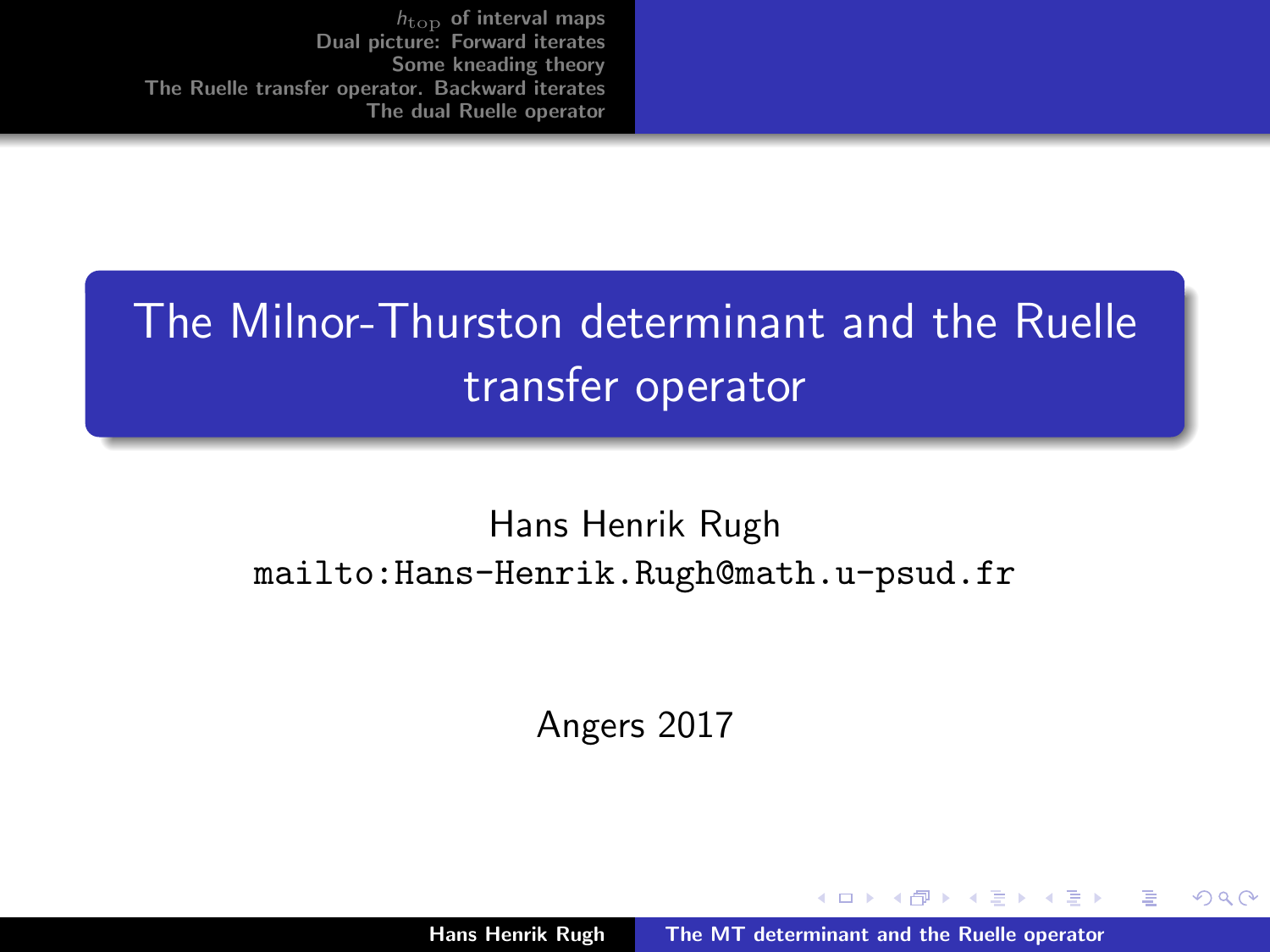### <span id="page-1-0"></span>Motivation and set-up

We consider  $(I, f)$ , a piecewise continuous and strictly monotone map of a 1 dimensional space. We may take *I* to be an Interval:



 $4.17 \pm 1.0$ 

 $\Omega$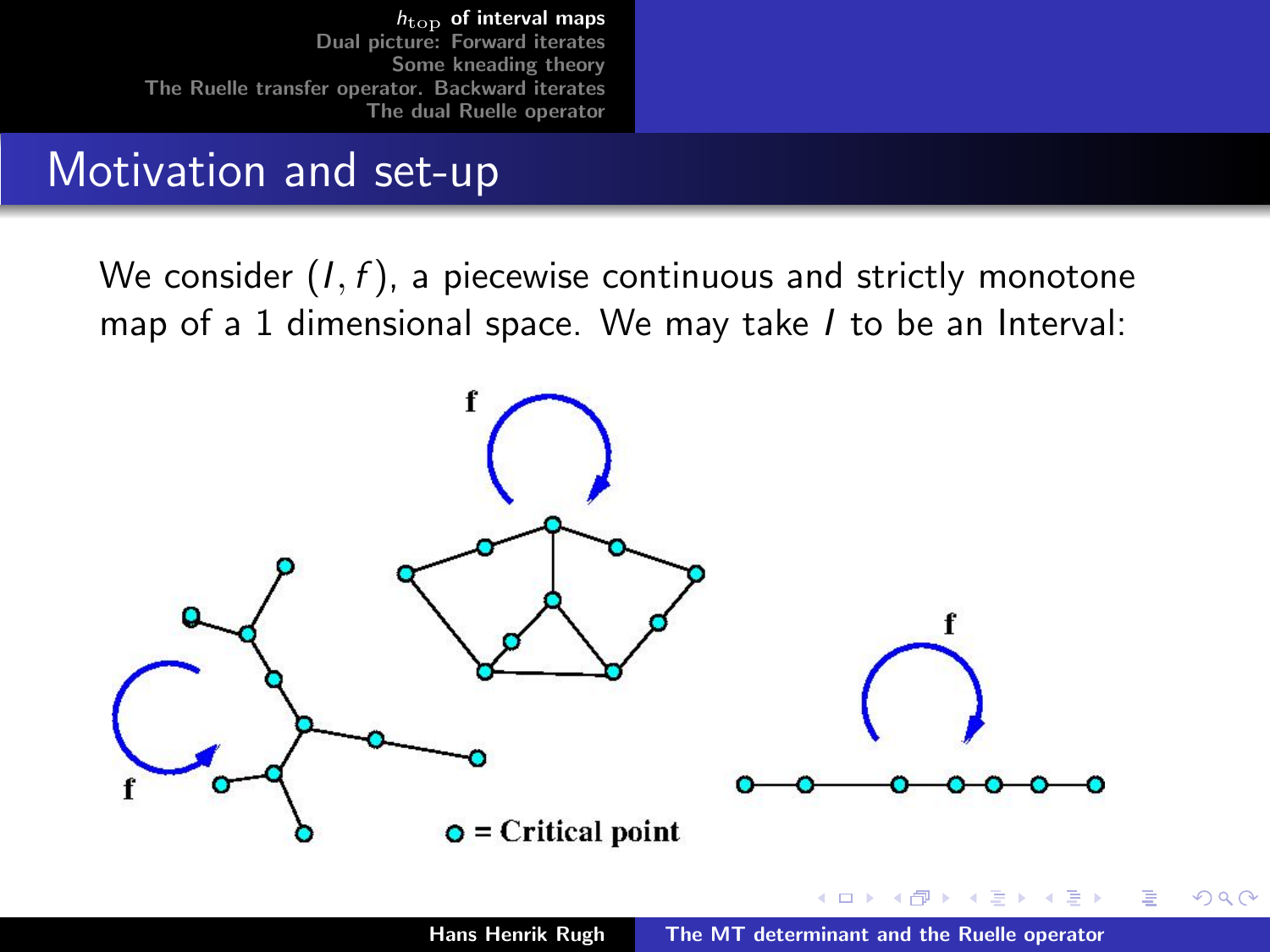# Analytic structures related to  $h_{\text{top}}(f)$

The dynamical system  $(I, f)$  has a topological entropy  $h_{\text{top}}(f)$ . We are interested in related analytic structures. Here is the zoo:

- $L(t)$ : Lap number generating function.
- $\bullet$   $D(t)$ : Milnor-Thurston kneading determinant.
- $\bullet$   $\zeta_{AM}(t)$ : Artin-Mazur topological zeta-function.
- $\bullet$   $\mathcal{L}$ : Ruelle transfer operator for  $(I, f)$ .
- $\epsilon(\mathbf{r}(t))$ : Ruelle dynamical zeta-function.

メロメ メタメ メモメ メモメ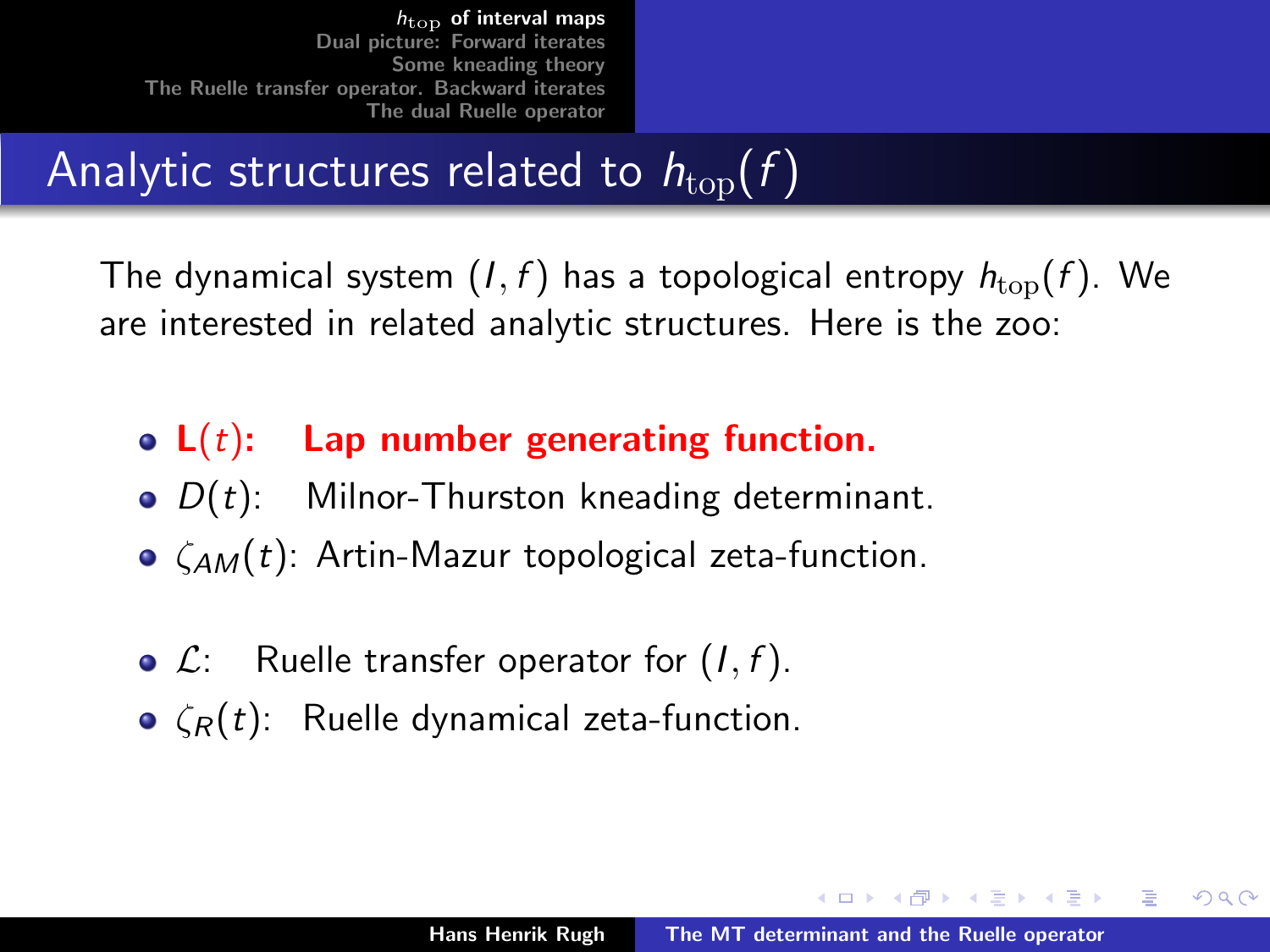## Backward iterates of critical points



$$
\mathrm{Crit}(f)=\{c_0,c_1,c_2\}
$$

"Partition" into open intervals:

$$
I_1=(c_0,c_1),\ I_2=(c_1,c_2)
$$

$$
\mathcal{Z}_1=\{\mathit{l}_1,\mathit{l}_2\}
$$

 $4.17 \times$ 

伊 ▶ マミ ▶

一人 ヨート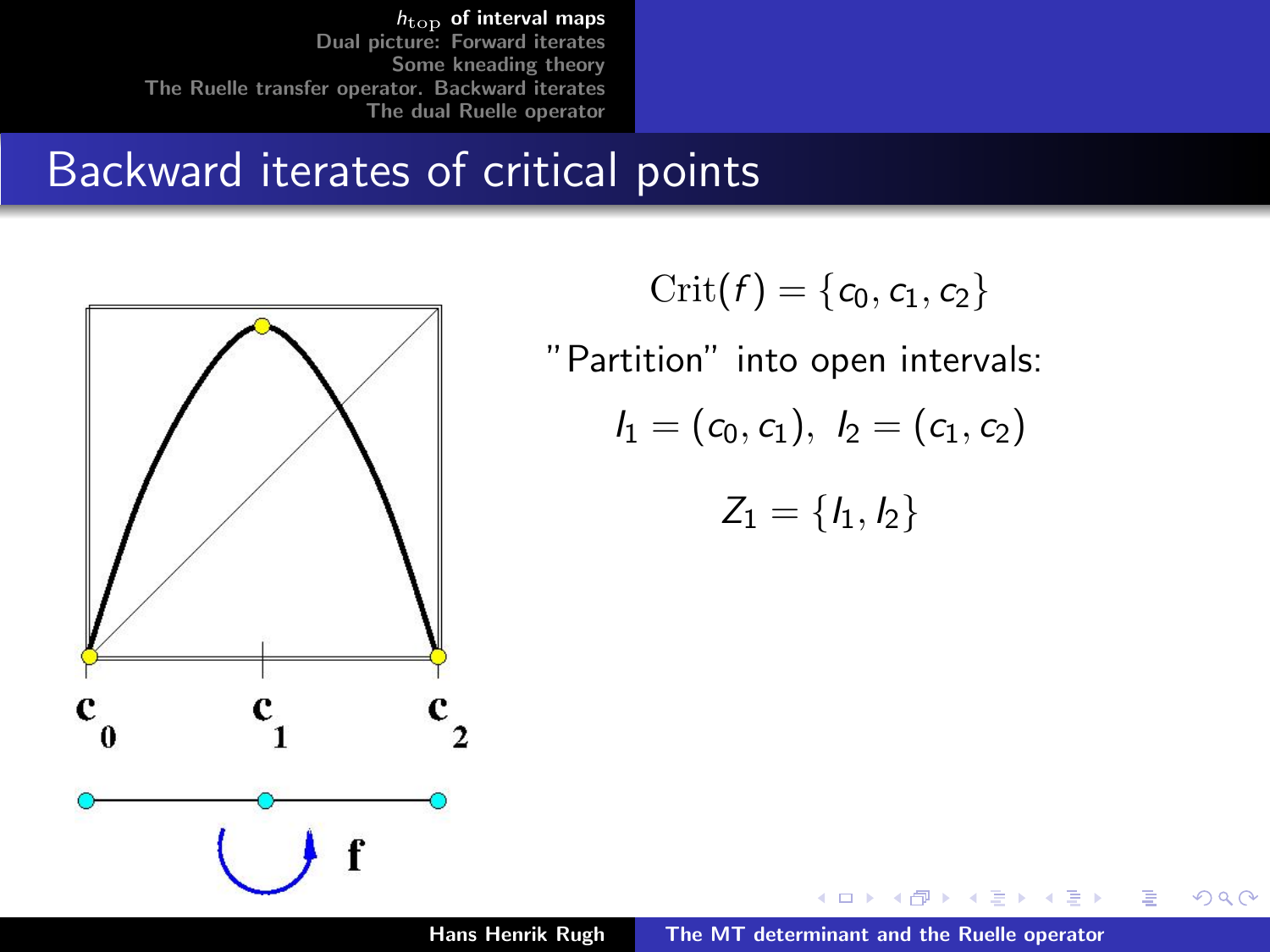## Backward iterates of critical points



$$
\mathrm{Crit}(f)=\{c_0,c_1,c_2\}
$$

"Partition" into open intervals:

$$
I_1=(c_0,c_1),\ I_2=(c_1,c_2)
$$

$$
Z_1=\{I_1,I_2\}
$$

Refinement by backward iteration of critical points:

$$
Z_2 = f^{-1}Z_1 \vee Z_1
$$

$$
Z_2 = \{l_{11}, l_{12}, l_{22}, l_{21}\}
$$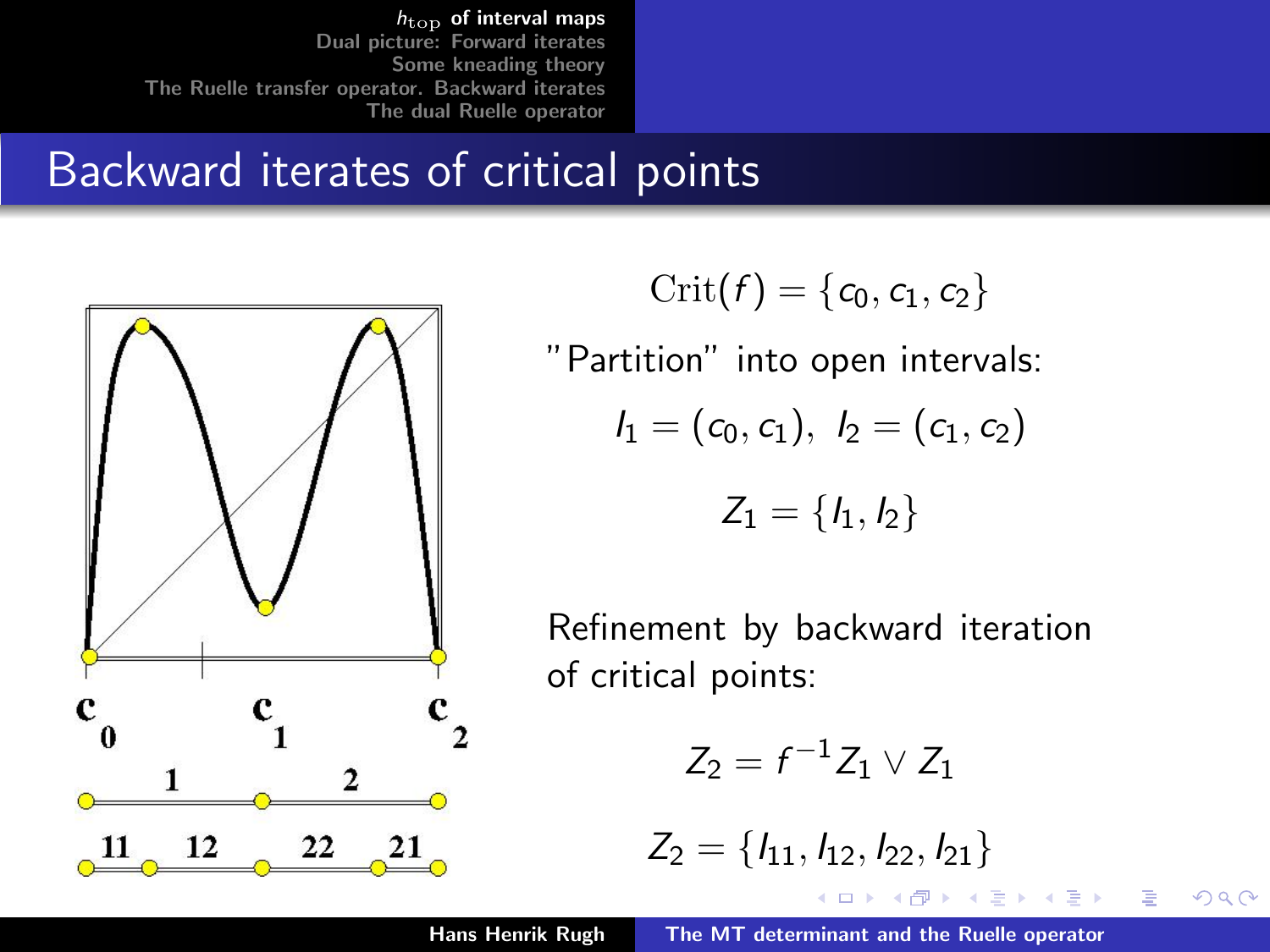### Backward iterates of critical points



$$
Z_n = f^{-(n-1)}Z_1 \vee \cdots \vee Z_1
$$

Misiurewicz and Szlenk:

$$
h_{\text{top}} = \lim_{n \to \infty} \frac{1}{n} \log \# Z_n
$$

Lap number generating function:

$$
L(t)=\sum_{n\geq 0}t^n\,\#Z_n\in\mathbb{Z}_+[[t]]
$$

イロメ マ桐 メラミンマチャ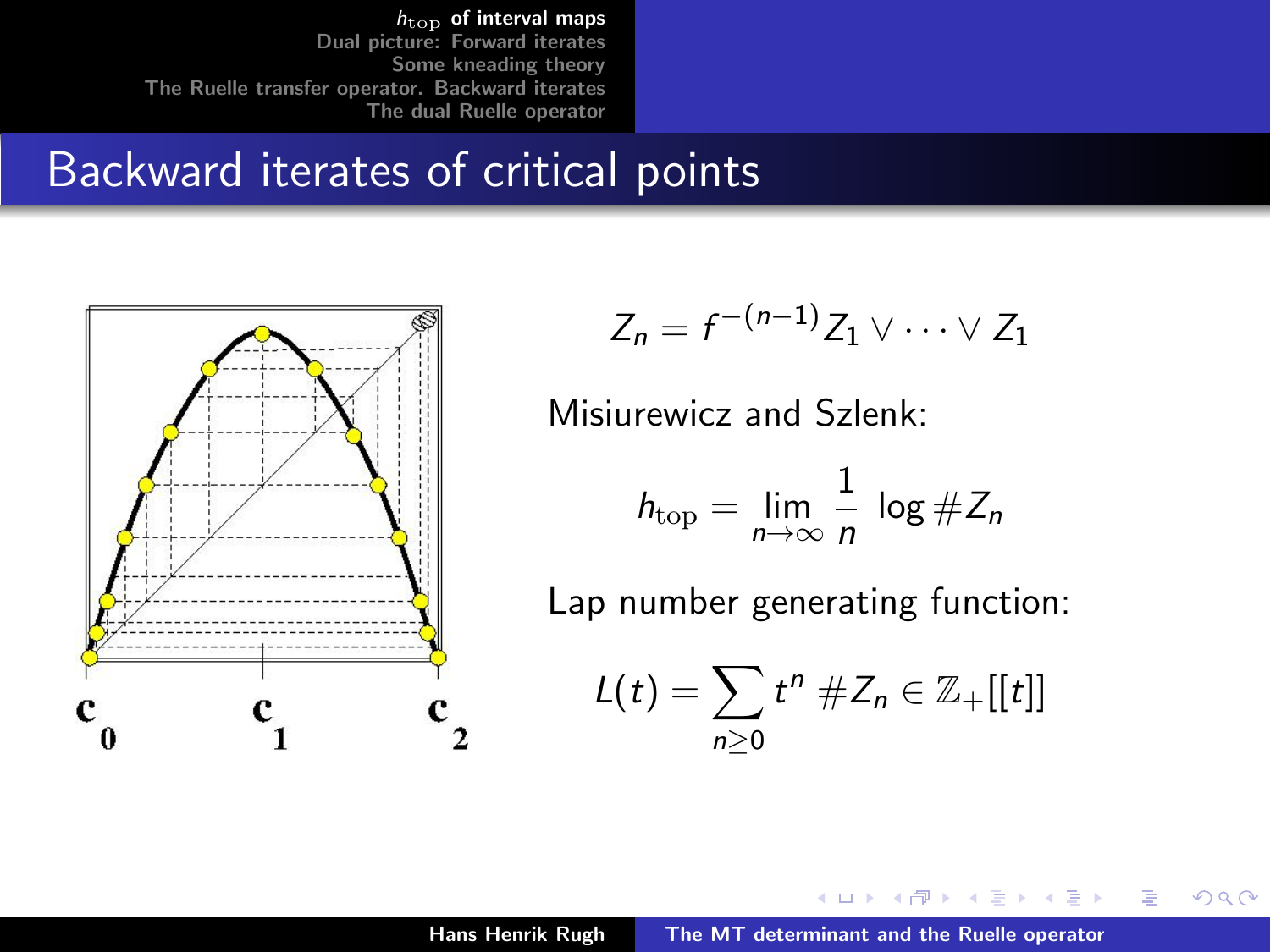An a priori simple analytic structure of the Lap generating function, example:

$$
L(t) = 1 + 2t + 4t^2 + 8t^3 + 14t^4 + \dots
$$

Coefficients are non-negative integers.

• L analytic for: 
$$
|t| < t_* = e^{-h_{\text{top}}}
$$

• L diverges for 
$$
t > t_* = e^{-h_{\text{top}}}
$$



 $2Q$ 

后

 $\leftarrow$   $\Box$ 

- 3 桐 ト 3 手 ト

 $\rightarrow$   $\equiv$   $\rightarrow$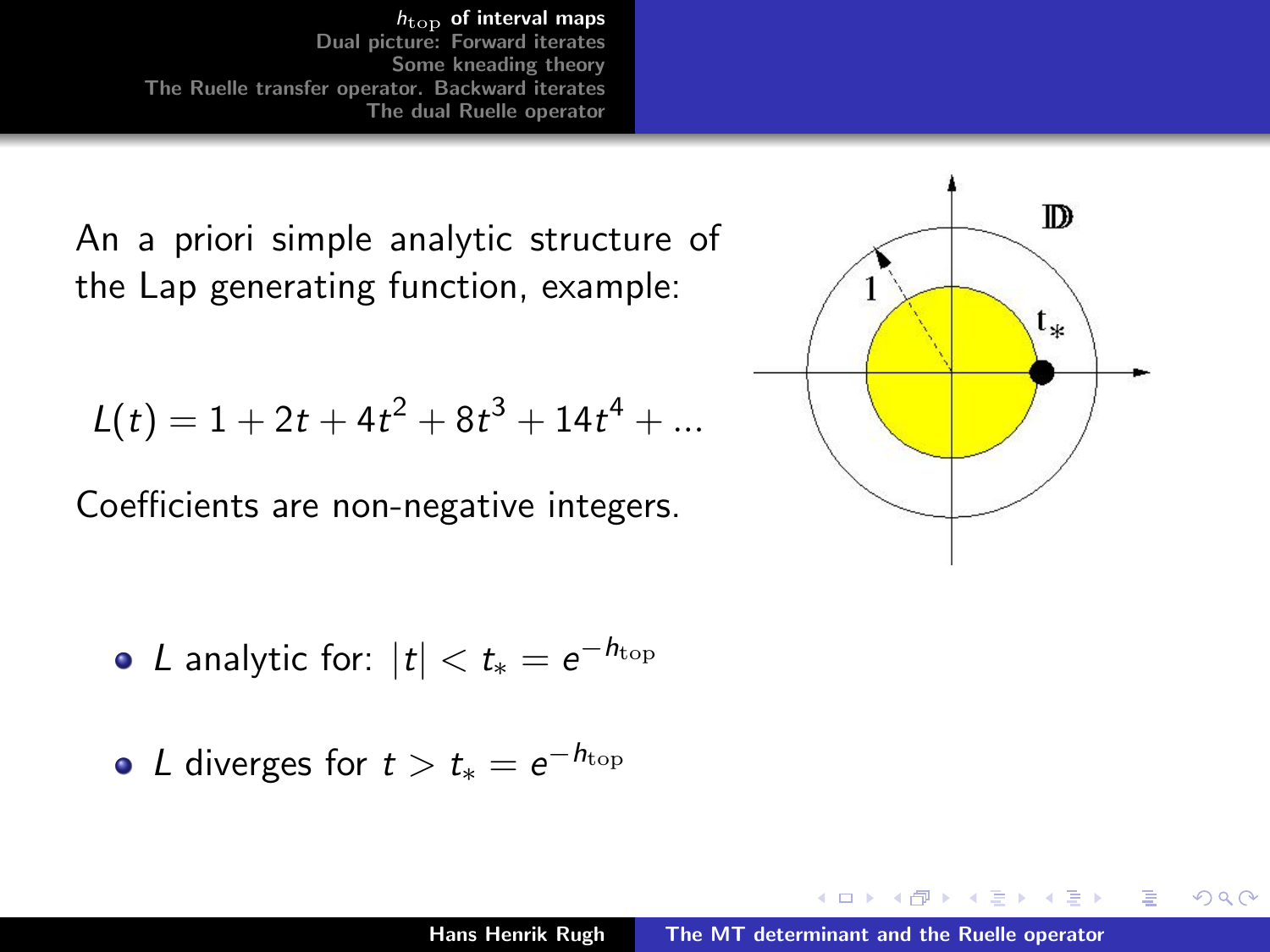# Analytic structures related to  $h_{\text{top}}(f)$

#### Returning to the zoo:

- $L(t)$ : Lap number generating function.
- $\bullet$   $D(t)$ : Milnor-Thurston kneading determinant.
- $\bullet$   $\zeta_{AM}(t)$ : Artin-Mazur topological zeta-function.
- $\bullet$   $\mathcal{L}$ : Ruelle transfer operator for  $(I, f)$ .
- $\epsilon(\mathbf{r}(t))$ : Ruelle dynamical zeta-function.

イロメ マ桐 メラミンマチャ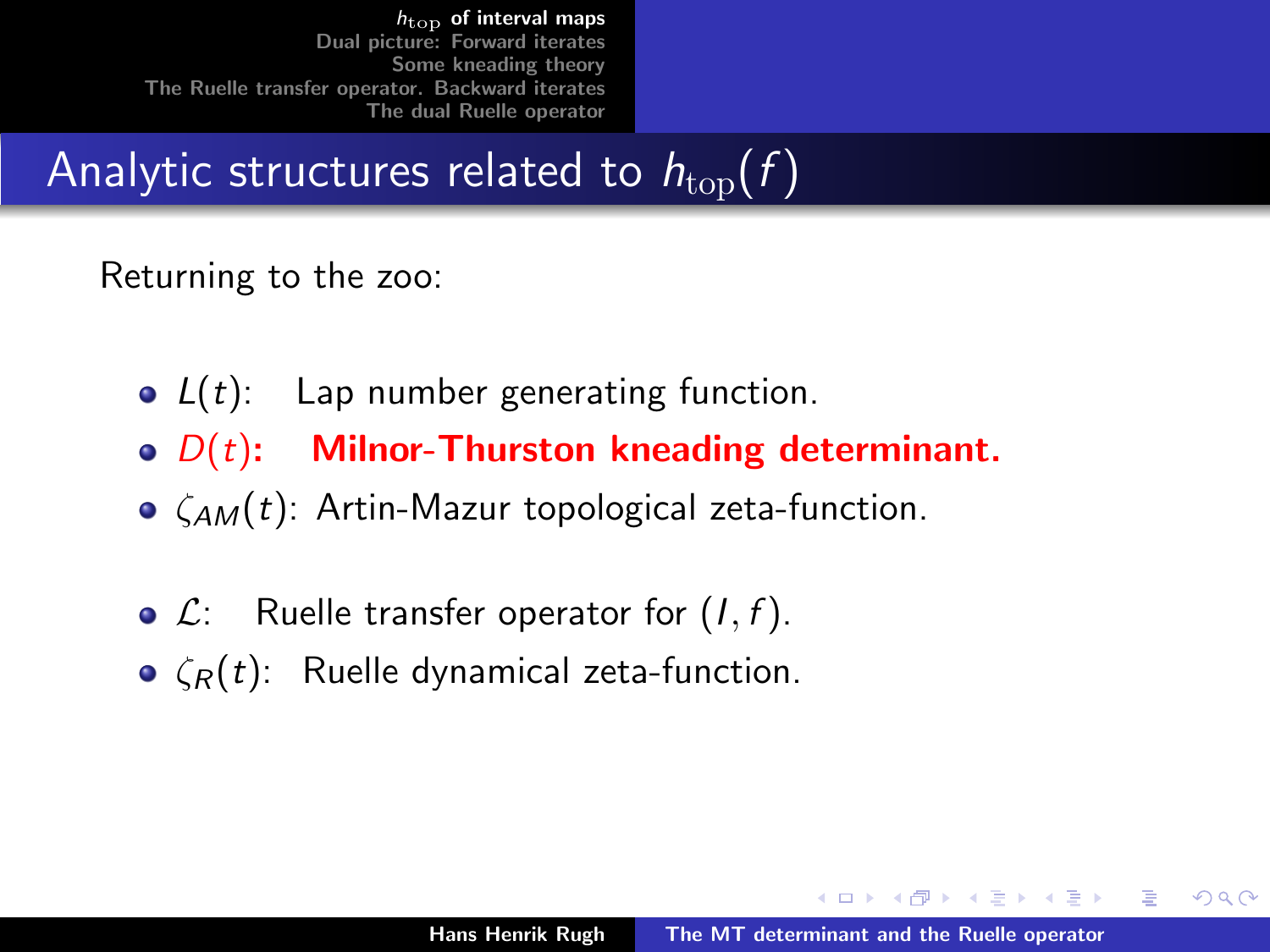### <span id="page-8-0"></span>Dual picture: Forward iterates of critical points



 $c_0 < c_1 < \cdots c_d < c_{d+1}$ .

Intervals of monot.:  $I_k = (c_k, c_{k+1})$ ,

$$
f_k: I_k \to I = (c_0, c_{d+1})
$$

is strictly monotone and continuous. Need not be defined at  $c_k$  and  $c_{k+1}$ .

But  $f(c_k^+)$  $\lambda_{k}^{+})$  and  $f(c_{k+1}^{-})$  are well-defined.

メロメ メタメ メモメ メモメ

へのへ

Introduce "directed" points to keep track of directed limits:

$$
x^+=(x,+1),\ x^-=\left(x,-1\right)
$$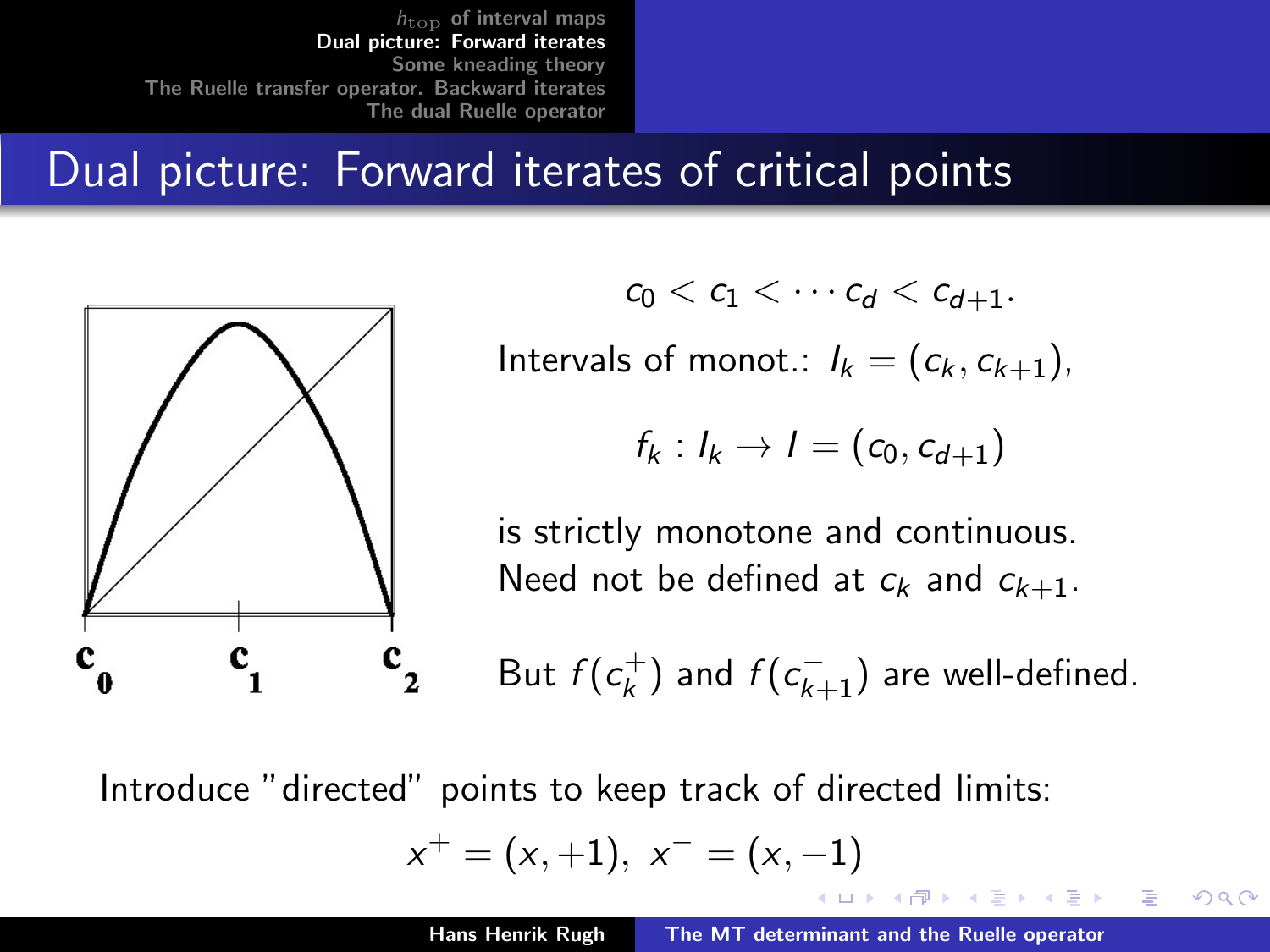## Lifting the map to a directed point map

A directed point  $\hat{x}$  denotes either  $(x, +1)$  or  $(x, -1)$  (limit from the right/left).

On each directed interval  $[c_k^+]$  $\left[ c_{k}^{+},c_{k+1}^{-}\right]$  the map either preserves or reverses orientation, also at endpoints. Set:

- $s(f, \hat{x}) = +1$  if f preserves the orientation at  $\hat{x}$ ,
- $s(f, \hat{x}) = -1$  if f reverses the orientation at  $\hat{x}$ .

We "lift"  $f$  to a map on the space of directed points:

$$
\widehat{f}(\widehat{x}) = \widehat{f}((x,\epsilon)) = (\lim_{t\to 0^+} f(x+\epsilon t), \ \ s(f,\widehat{x})\,\epsilon).
$$

メロメ メタメ メモメ メモメ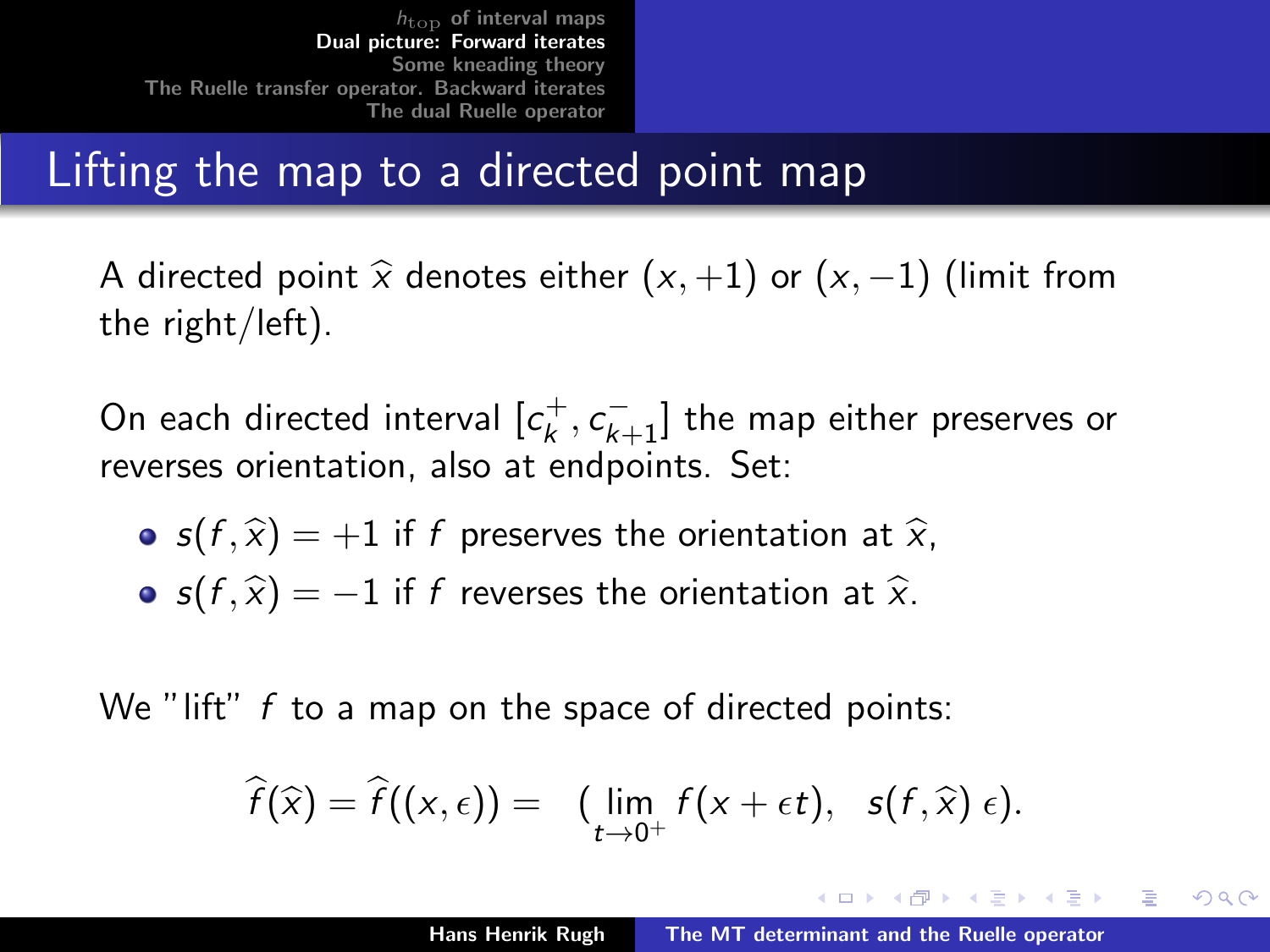### <span id="page-10-0"></span>Kneading invariant

When  $x < y$ , declare  $x < x^+ < y^- < y$  and for  $\widehat{x} \in \widehat{I}$  and  $u \in \mathbb{R}$ :

$$
\sigma(\widehat{x}, u) = \begin{cases} +1/2 & \text{if } \widehat{x} < u \\ -1/2 & \text{if } \widehat{x} > u \end{cases}
$$

and for  $c\in\mathrm{Crit}(f)$  the kneading invariant (coefficients  $=\pm\frac{1}{2}$  $(\frac{1}{2})$ :

$$
\theta_c(\widehat{x},t)=\sum_{n\geq 0} t^n \ s(f^n,\widehat{x}) \ \sigma(\widehat{f}^n(\widehat{x}),c).
$$

The kneading "determinant" (in our unimodal case):

$$
D(t) = \theta_{c_1}(c_1^+, t) - \theta_{c_1}(c_1^-, t).
$$

メロメ メタメ メモメ メモメ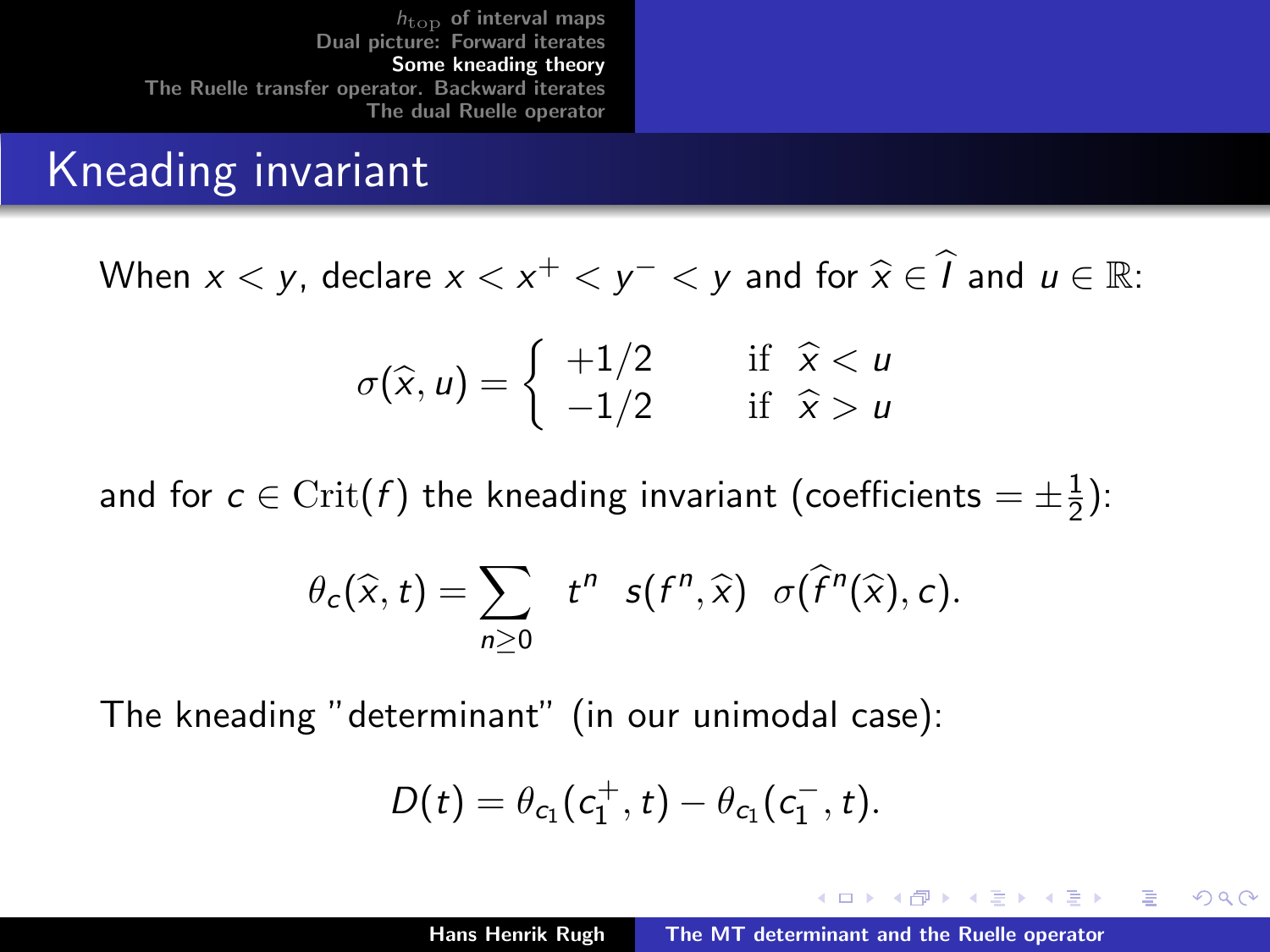Recall: The lap generating function

$$
L(t) = 1 + 2t + 4t^2 + 8t^3 + 14t^4 + \dots
$$

diverges for  $t > t_* = e^{-h_{\rm top}}$ while  $D(t)$  is analytic in  $\mathbb{D} = \{ |t| < 1 \}$ since coefficients are in  $\{-1, 0, 1\}$ .

Cancellations of backward and forward orbit contributions:  $D(t) \times L(t)$  is analytic in  $D$  with no roots!

$$
\bullet \ e^{-h_{\text{top}}} \text{ is a pole of } L(t).
$$

 $e^{-h_{\text{top}}}$  is the smallest root of  $D(t)$ .

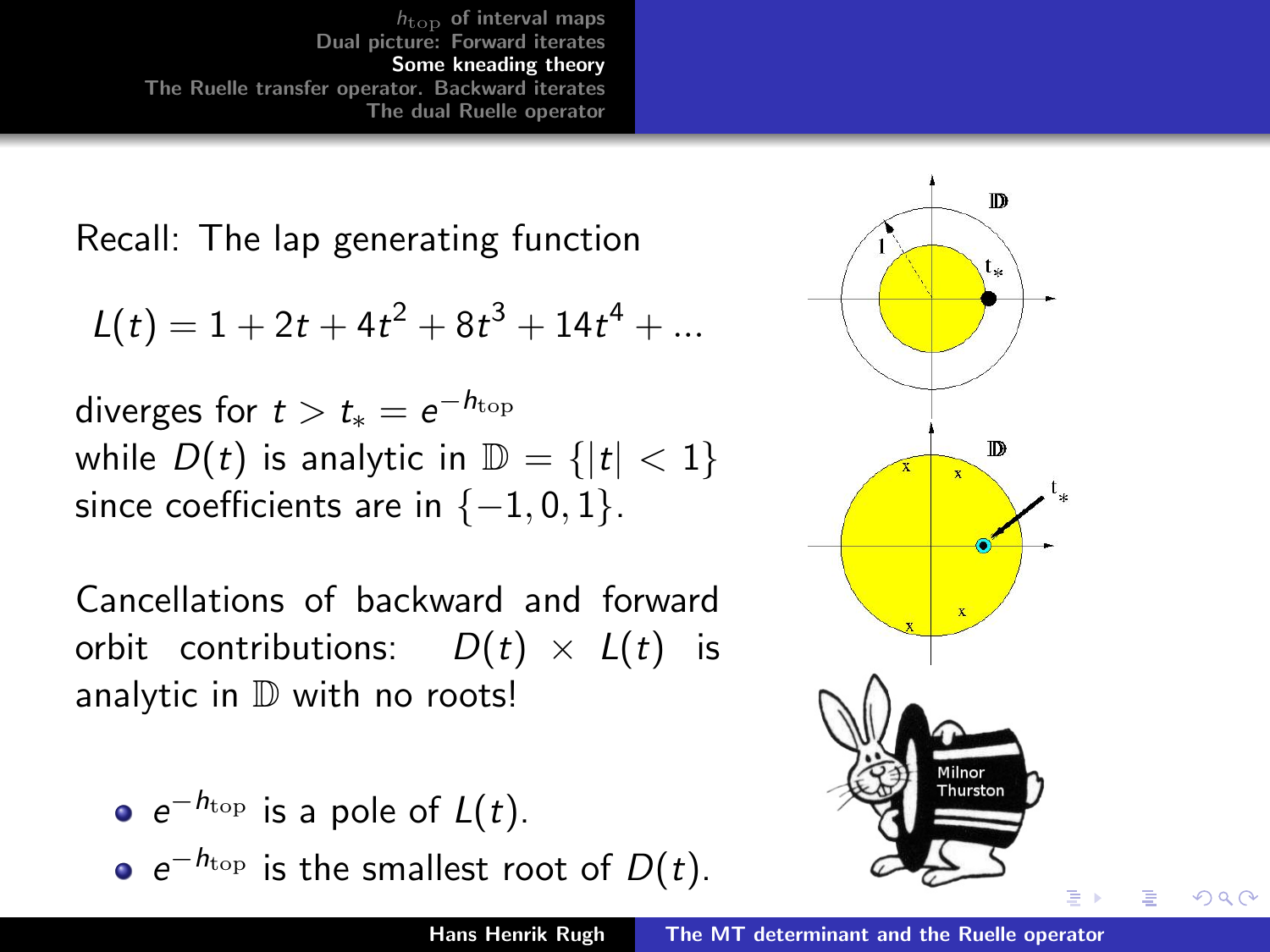With d critical points,  $\text{Crit}(f) = \{c_0, ..., c_{d+1}\}$  one may introduce a  $(d+1) \times (d+1)$  kneading matrix:

$$
R_{jk}(t) = \begin{cases} \theta_{c_k}(c_0^+, t) + \theta_{c_k}(c_{d+1}^-, t) & , & j = 0 \\ \theta_{c_k}(c_j^+, t) - \theta_{c_k}(c_j^-, t) & , & 1 \le j \le d \end{cases}
$$

and a Milnor-Thurston kneading determinant:

$$
D(t) = \det R_{jk}(t).
$$

Again a magic property (much harder to prove):  $D(t)L(t)$  is analytic in  ${\mathbb D}$  and has no roots for  $|t| < e^{-h_{\rm top}}$  . Once again:

• 
$$
t_* = e^{-h_{\text{top}}}
$$
 is the smallest root of  $D(t)$ .

メロメ メタメ メモメ メモメ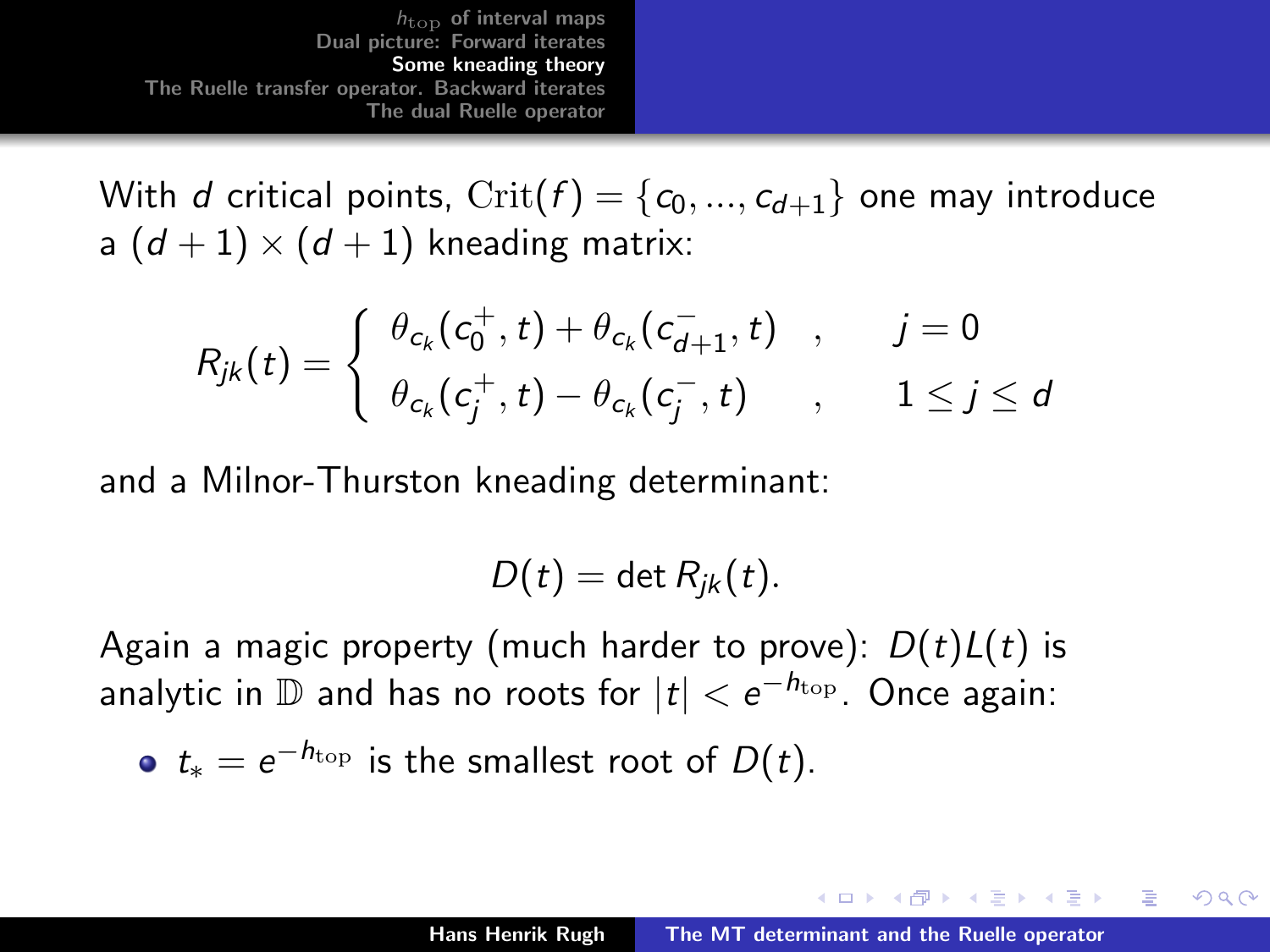# Analytic structures related to  $h_{\text{top}}(f)$

#### Back at the zoo ...:

- $L(t)$ : Lap number generating function.
- $\bullet$   $D(t)$ : Milnor-Thurston kneading determinant.
- $\circ$   $\zeta_{AM}(t)$ : Artin-Mazur topological zeta-function.
- $\bullet$   $\mathcal{L}$ : Ruelle transfer operator for  $(I, f)$ .
- $\epsilon(\mathbf{r}(t))$ : Ruelle dynamical zeta-function.

メロメ メタメ メモメ メモメ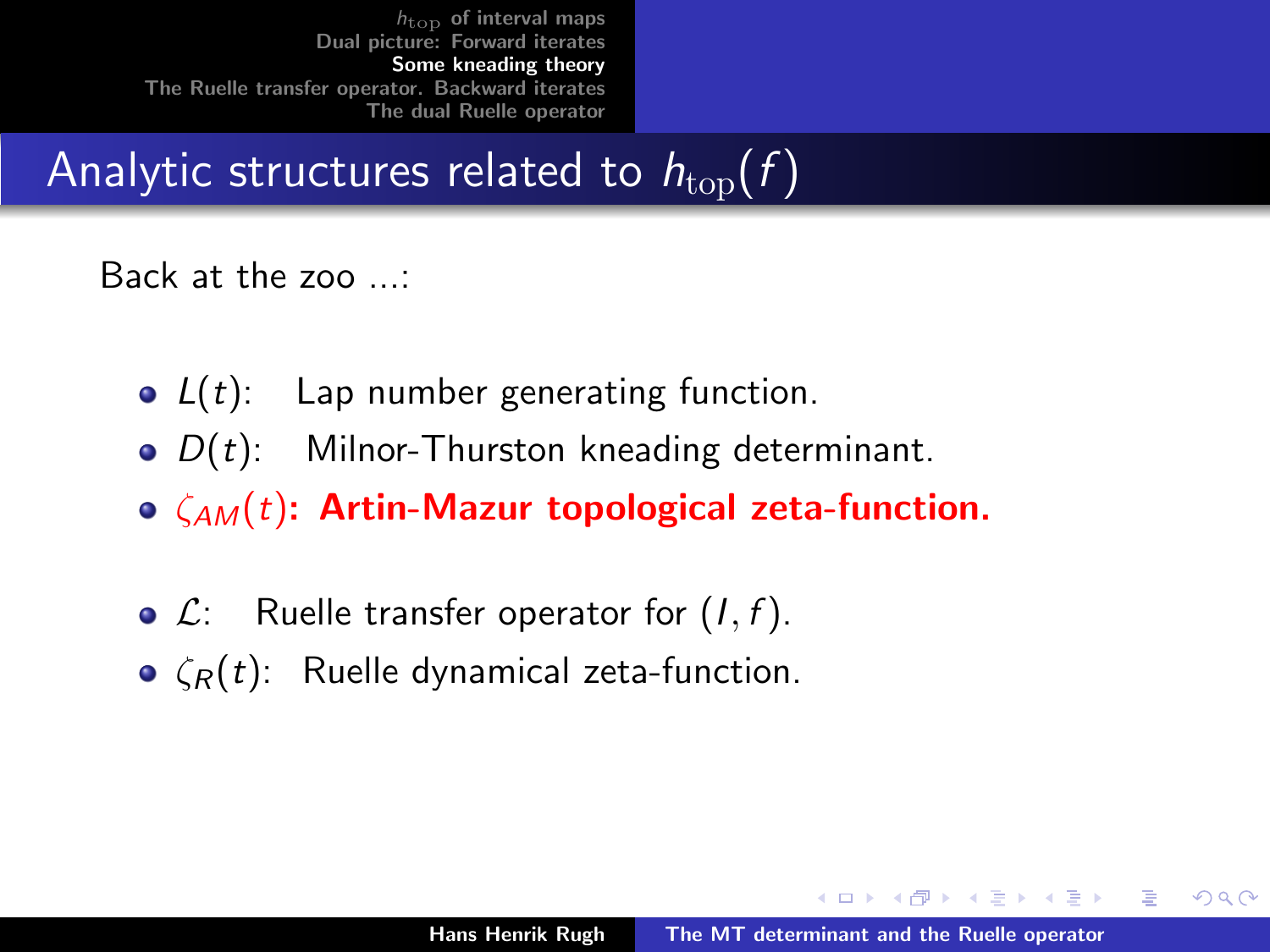The Artin-Mazur topological zeta-function (tacitly assuming finitely many fixed points):

$$
\zeta_{AM}(t) = \exp\left(\sum_{n\geq 1} \frac{t^n}{n} \#\text{Fix}(f^n)\right).
$$

Yet again magic cancellations:

 $D(t) \times \zeta_{AM}(t)$ 





 $\mathcal{A}$  and  $\mathcal{A}$  . The  $\mathcal{A}$ 

- 4 E 1

 $2Q$ 

 $\leftarrow$   $\Box$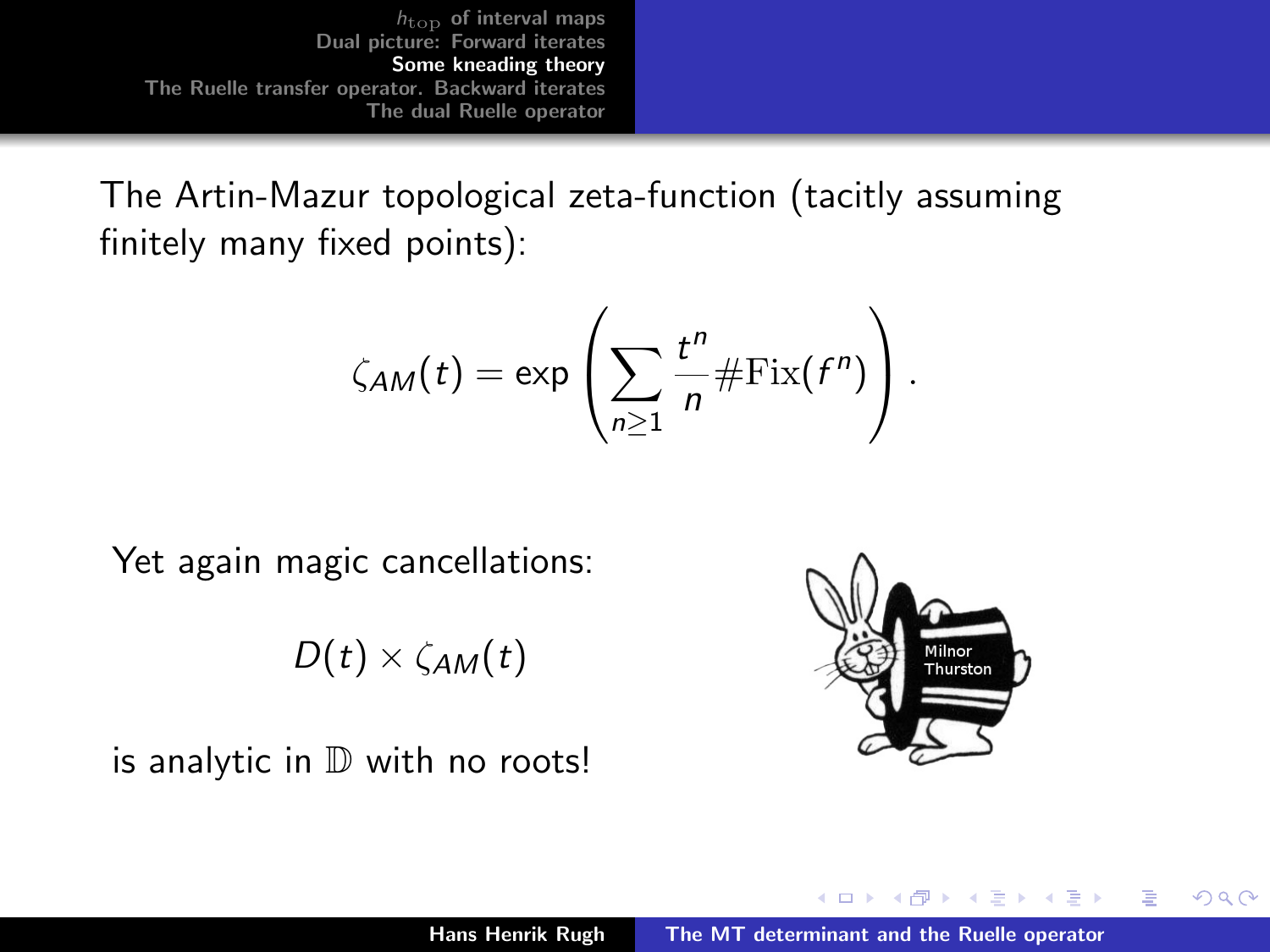# Analytic structures related to  $h_{\text{top}}(f)$

Continuing the tour at the zoo ...:

- $L(t)$ : Lap number generating function.
- $\bullet$   $D(t)$ : Milnor-Thurston kneading determinant.
- $\bullet$   $\zeta_{AM}(t)$ : Artin-Mazur topological zeta-function.
- $\bullet$   $\mathcal{L}$ : Ruelle transfer operator for  $(I, f)$ .
- $\bullet$   $\zeta_R(t)$ : Ruelle dynamical zeta-function.

メロメ メタメ メモメ メモメ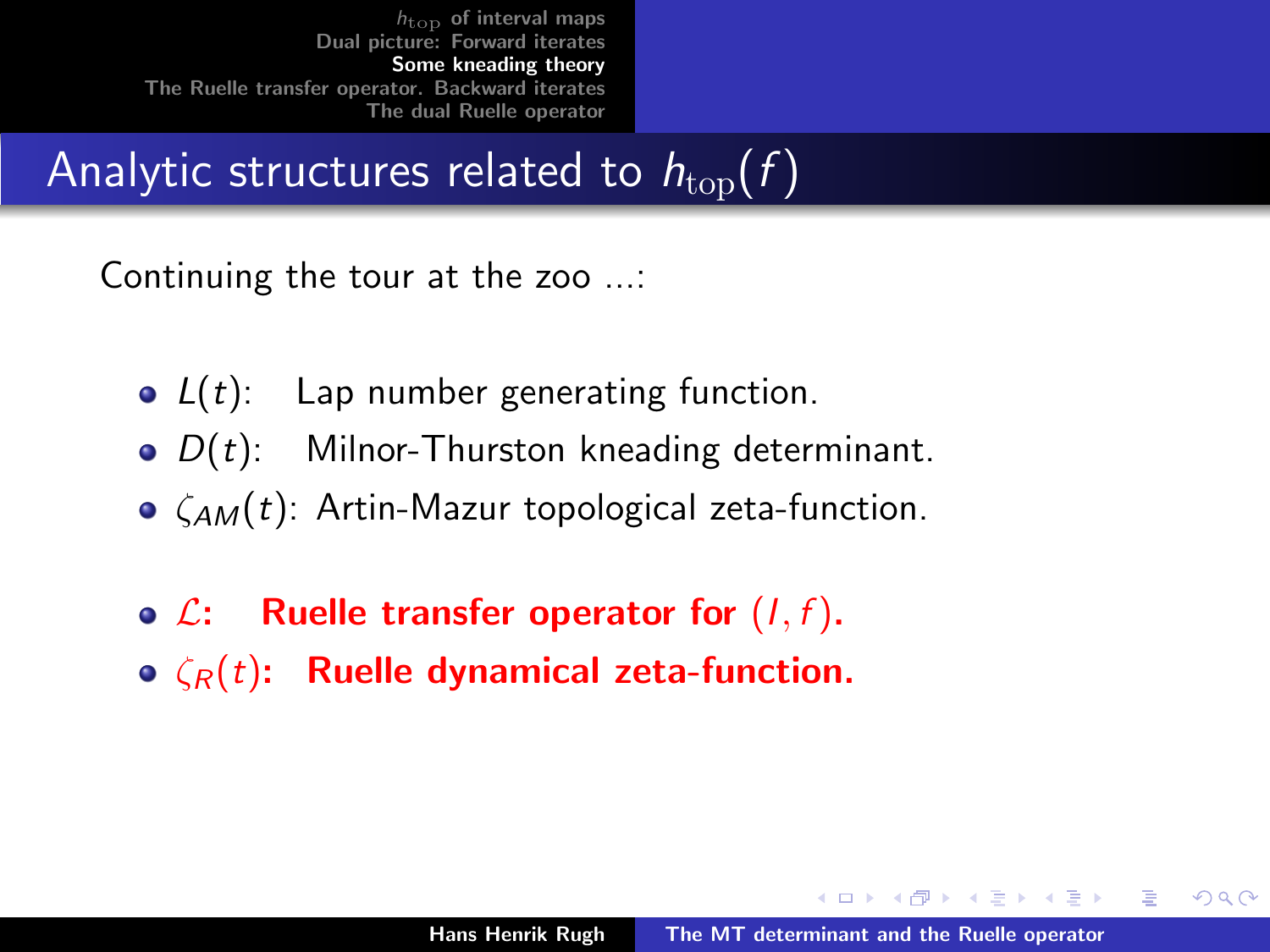### <span id="page-16-0"></span>The Ruelle transfer operator and zeta-function

For  $\phi \in BV(I)$ , a function of bounded variation on I, we set:

$$
\mathcal{L}\phi(y)=\sum_{x:f(x)=y}\phi(x)
$$

Acting on the constant function we simply count pre-images:

$$
\mathrm{Card}\{x: f^n(x)=y\}=\mathcal{L}^n\ \mathbf{1}(y).
$$

One has:

$$
\bullet \ \ r_{\rm sp}(\mathcal{L}) = \lim_{n \to \infty} \|\mathcal{L}^n\|_{BV}^{1/n} = e^{h_{\rm top}}.
$$

 $\bullet$   $\mathcal L$  is a positive operator  $\Rightarrow$  ( $r_{\text{SD}}(\mathcal L) - \mathcal L$ ) is non-invertible.

メロメ メタメ メモメ メモメ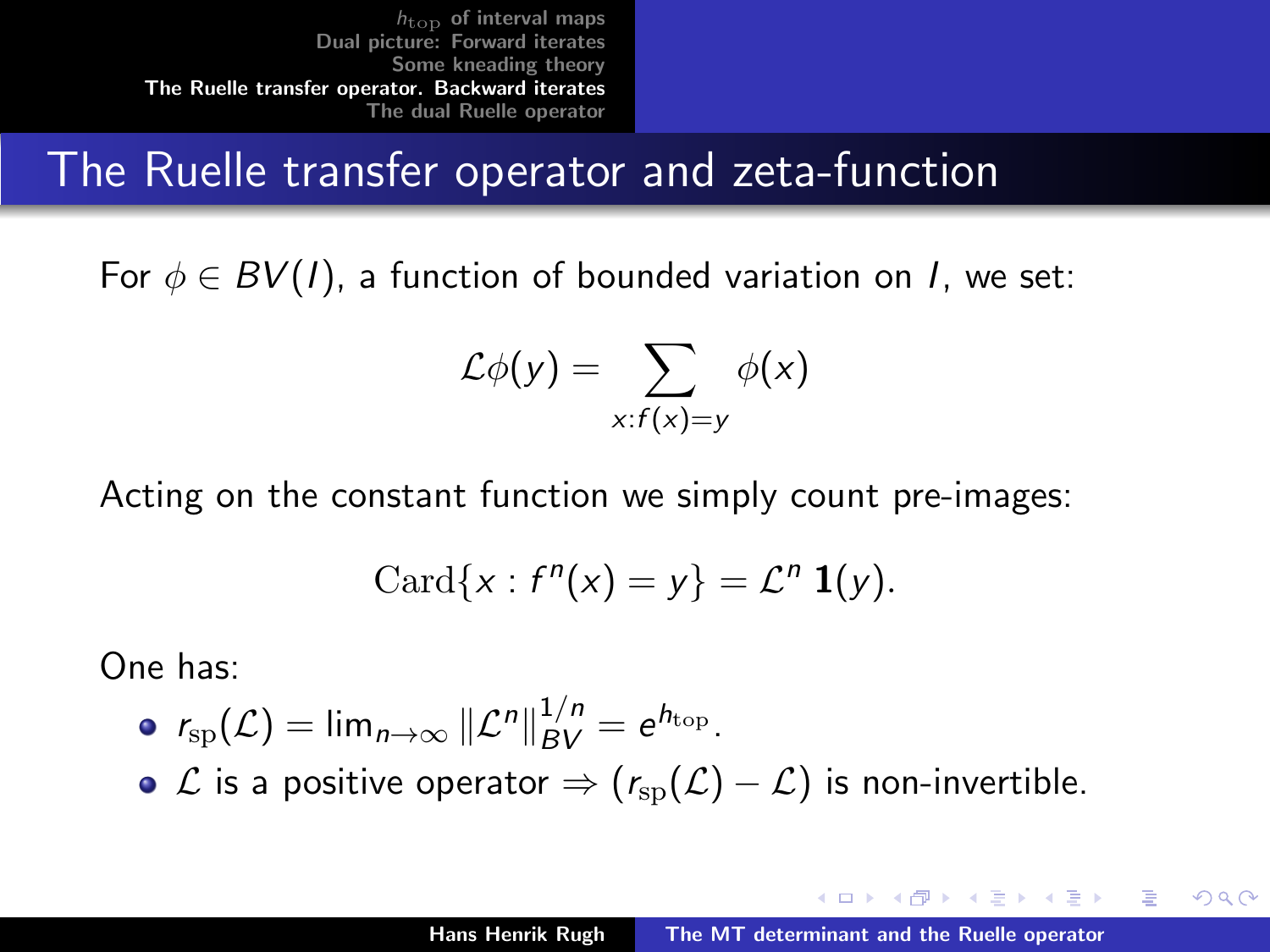Baladi and Keller (1990) defines a zeta-function (when f is expanding):

$$
\zeta_R(t) = \exp\left(\sum_{n\geq 1} \frac{t^n}{n} \# \mathrm{Fix}(f^n)\right).
$$

They show that on the space of BV-functions:

$$
(\zeta_R(t))^{-1}=\det(1-t\mathcal{L})
$$

"det" is a "dynamical" determinant introduced by Ruelle. Both functions are analytic in D. Zeros are in 1-1 correspondance with the reciprocal of the eigenvalues of  $\mathcal{L}$ , greater than 1 in absolute value.

• Now note that 
$$
\zeta_R(t) = \zeta_{AM}(t)
$$
.

マーター マートマート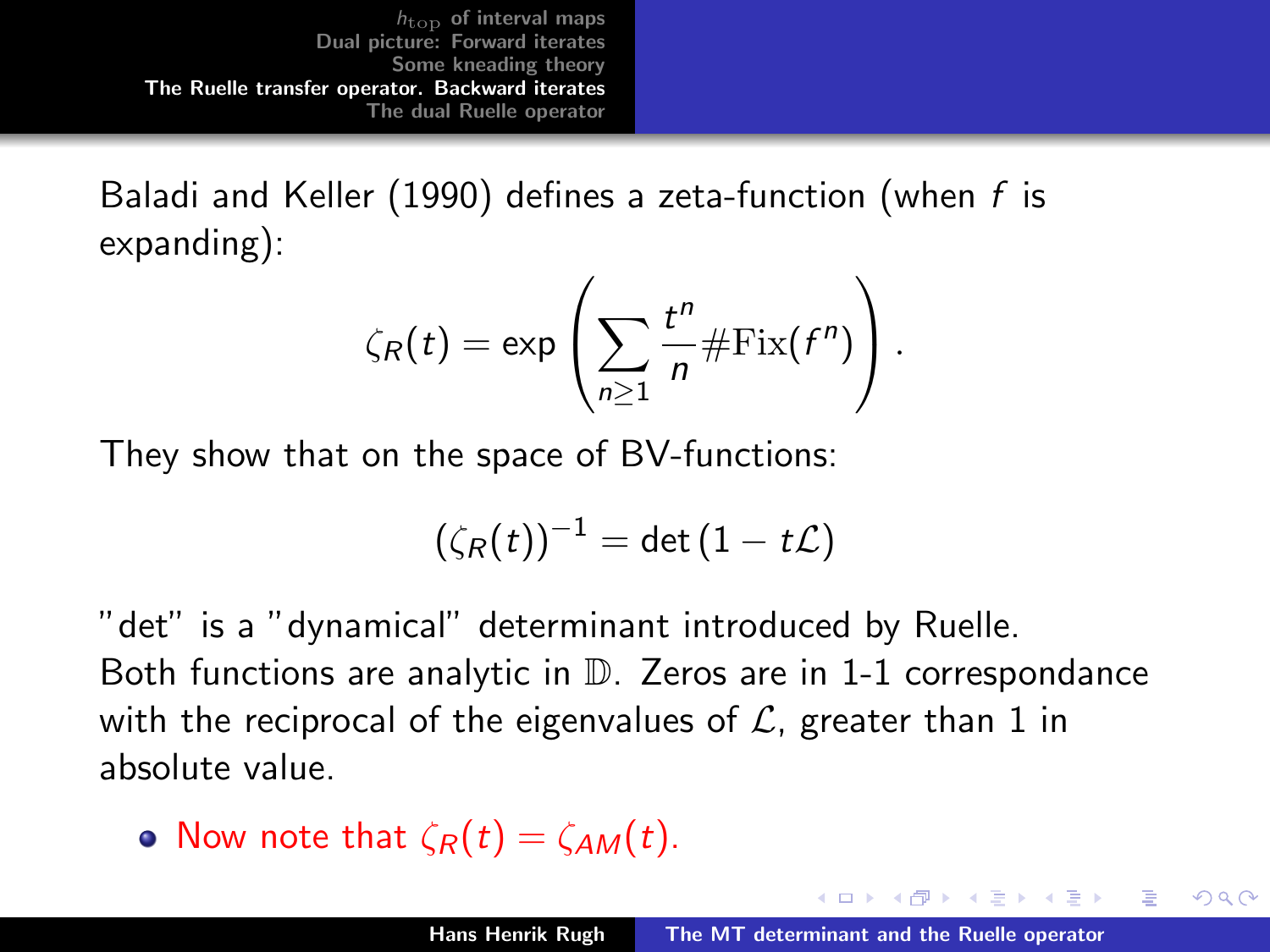<span id="page-18-0"></span>So ( $\sim$  = analytic, same roots in D):

$$
D(t) \sim \zeta_{AM}(t)^{-1} = \zeta_R(t)^{-1} \sim \det(1 - t\mathcal{L}).
$$

 $D(t)$  not only determines  $h_{\text{top}}$  but also describes eigenvalues of  $\mathcal{L}!$ 

- $\bullet$   $D(t)$  is determined by forward orbits
- $\bullet$  while  $\ell$  uses backward iteration.

A thought: Since  $\mathcal L$  is based upon backward iterates of f, perhaps the dual operator  $\mathcal{L}'$  should use forward iterations by f?

メロメ メタメ メモメ メモメ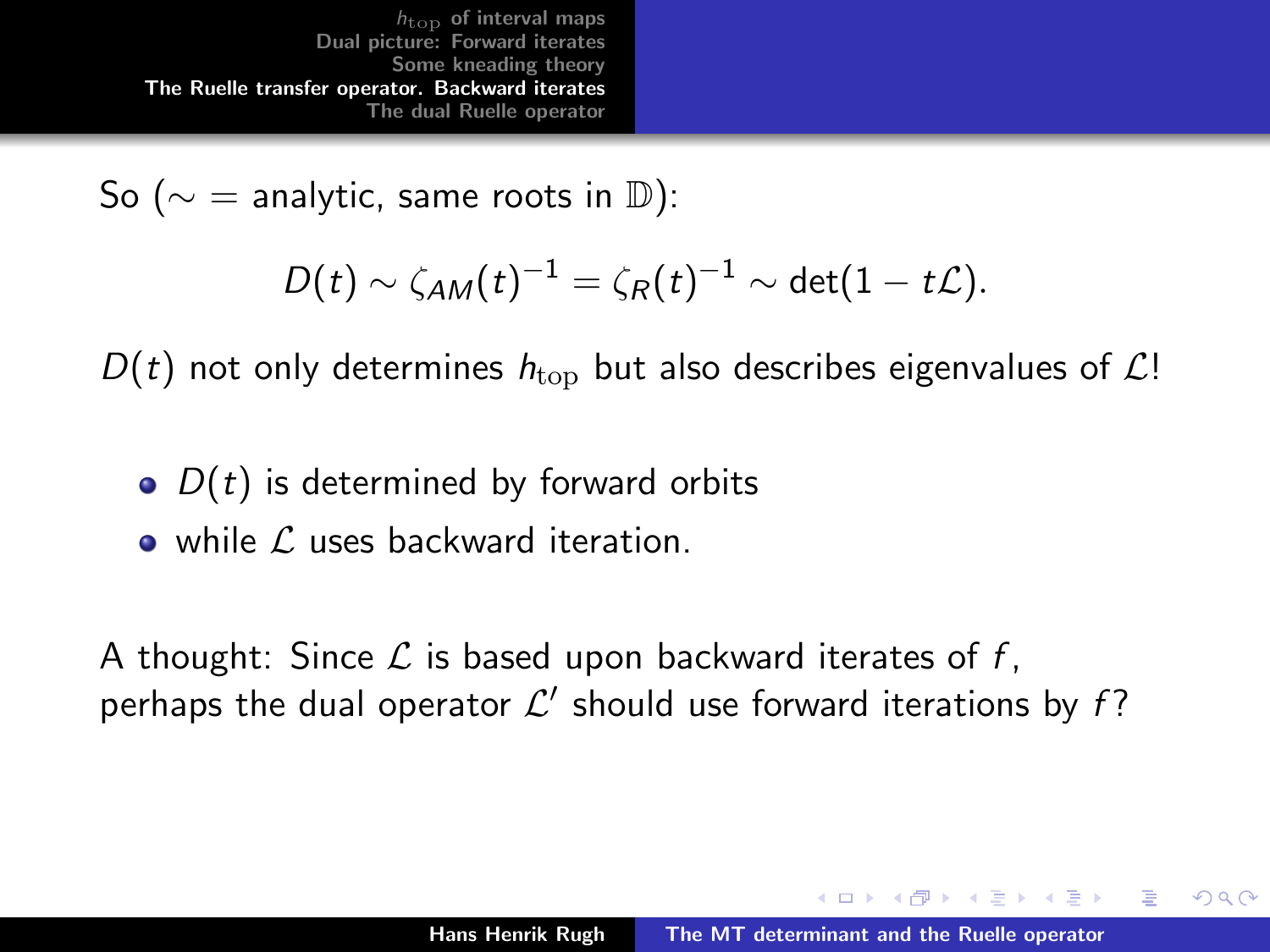<span id="page-19-0"></span>Quest starting in the 90s ...:

Express  $D(t)$  as a determinant of the dual Ruelle operator.

Several partial results: Baladi and Ruelle (1994), ..., Gouëzel (2001). Calculations use BV-functions, are indirect and difficult. They do not quite cover the original problem.

Reason:

• BV function space is too large  $\Rightarrow$  The dual space is too small.

Is it possible to tailor a Banach space better to our needs...?



**Administration**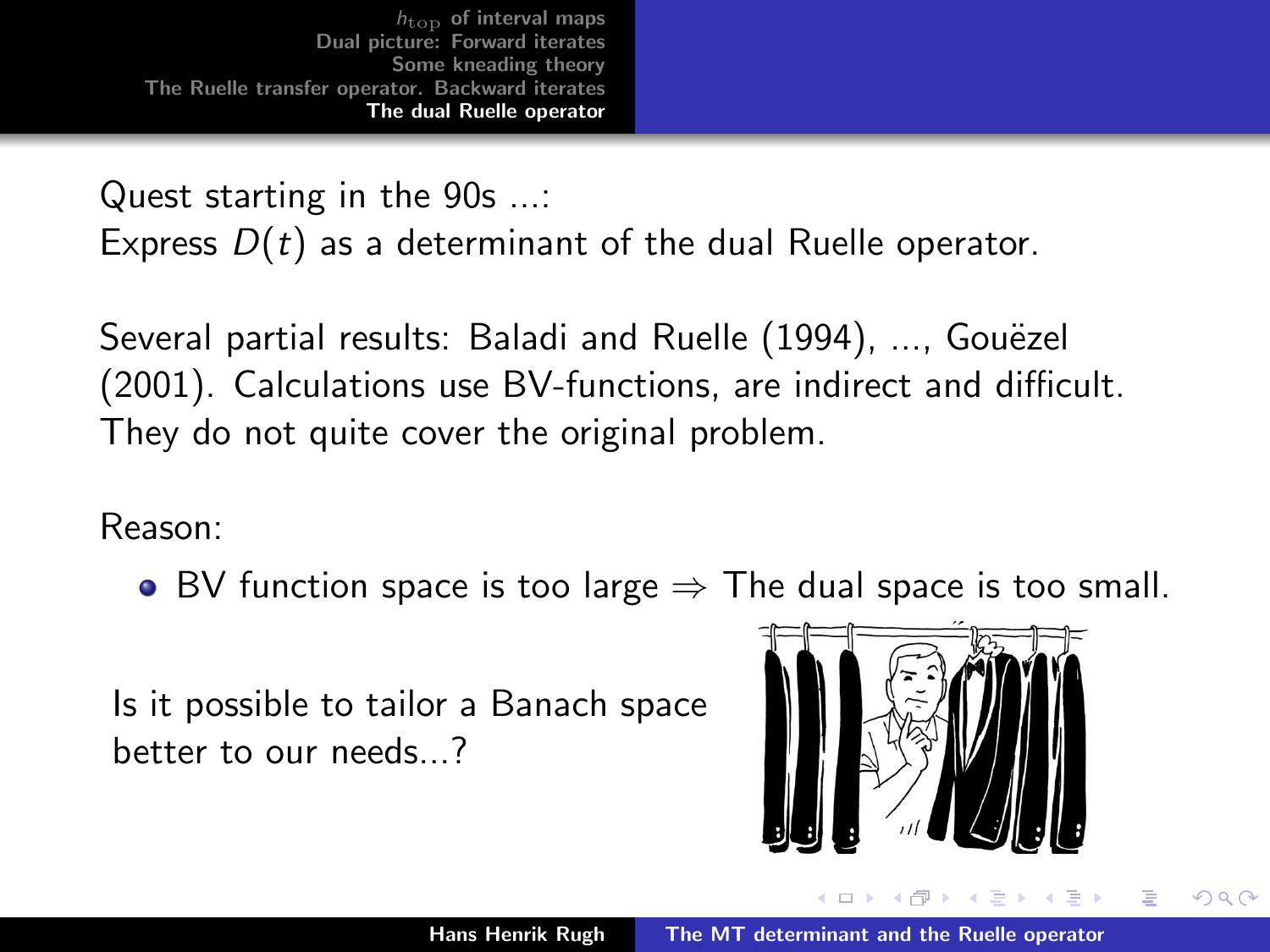<span id="page-20-0"></span>Let S be the space of piecewise constant functions on  $(c_0, c_{d+1})$ and  $X$  the closure of  $S$  in  $\mathrm{BV}$ .  $X'$  denotes the dual space.

Theorem (R. 2015)

 $D(t)$  equals a (regularized) determinant of  $\mathcal{L}'$  acting upon X'. This (regularized) determinant is analytic in D.

#### Corollary

$$
h_{\text{top}} > 0 \Rightarrow e^{-h_{\text{top}}}
$$
 is the smallest zero of  $D(t)$ .

Proof:

$$
\bullet \ \ r_{\rm sp}({\mathcal L}')=r_{\rm sp}({\mathcal L})=e^{-h_{\rm top}}.
$$

 $\mathcal L$  is a **positive** operator  $\Rightarrow$   $e^{h_{\rm top}}$   $\in$  spectrum of  $\mathcal L$  (and of  $\mathcal L' ).$ 

For  $t \in \mathbb{D}$  $t \in \mathbb{D}$  $t \in \mathbb{D}$  we ha[v](#page-21-0)[e](#page-30-0):  $D(t) = 0 \Leftrightarrow 1/t$  $D(t) = 0 \Leftrightarrow 1/t$  $D(t) = 0 \Leftrightarrow 1/t$  is [an](#page-19-0) [ei](#page-21-0)g[en](#page-20-0)va[l](#page-19-0)[u](#page-29-0)e [o](#page-18-0)[f](#page-19-0)  $\mathcal{L}'$  $\mathcal{L}'$  $\mathcal{L}'$ 

 $\Omega$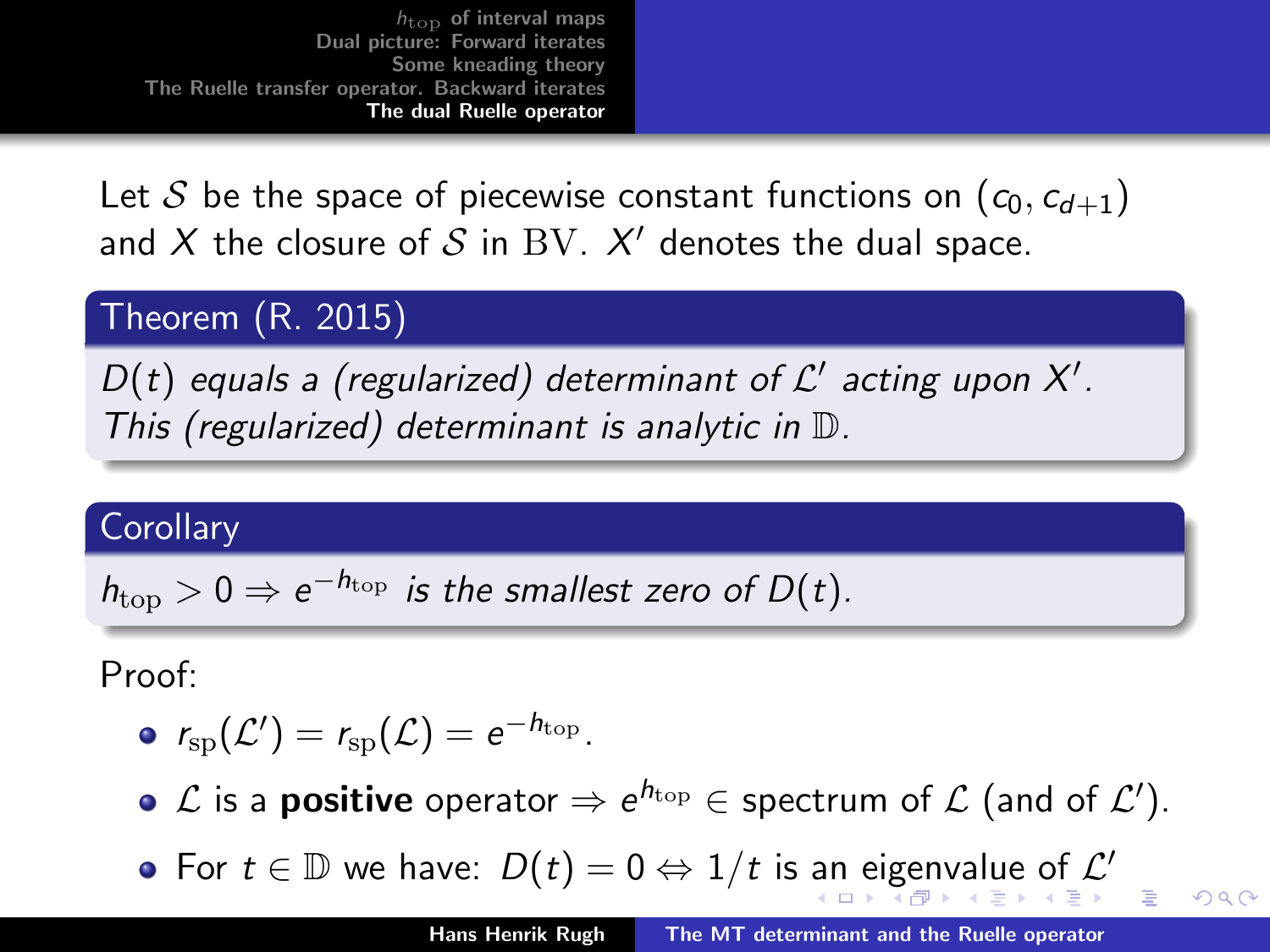#### <span id="page-21-0"></span>Functions of bounded variation

 $\phi$ :  $I = (c_0, c_{d+1}) \rightarrow \mathbb{C}$  is said to be of bounded variation (BV) iff

$$
\operatorname{var} \phi = \sup \{ \sum_{i=1}^{N-1} |\phi(x_i) - \phi(x_{i+1}| : c_0 < x_1 < \ldots < x_N < c_{d+1} \} < +\infty
$$

When var  $\phi < +\infty$  we have existence of right and left limits:

\n- \n
$$
\phi(x^+) = \lim_{t \to 0^+} \phi(x+t) \quad \text{for } c_0 \leq x < c_{d+1},
$$
\n
\n- \n
$$
\phi(x^-) = \lim_{t \to 0^+} \phi(x-t) \quad \text{for } c_0 < x \leq c_{d+1}.
$$
\n
\n

イロメ マ桐 メラミンマチャ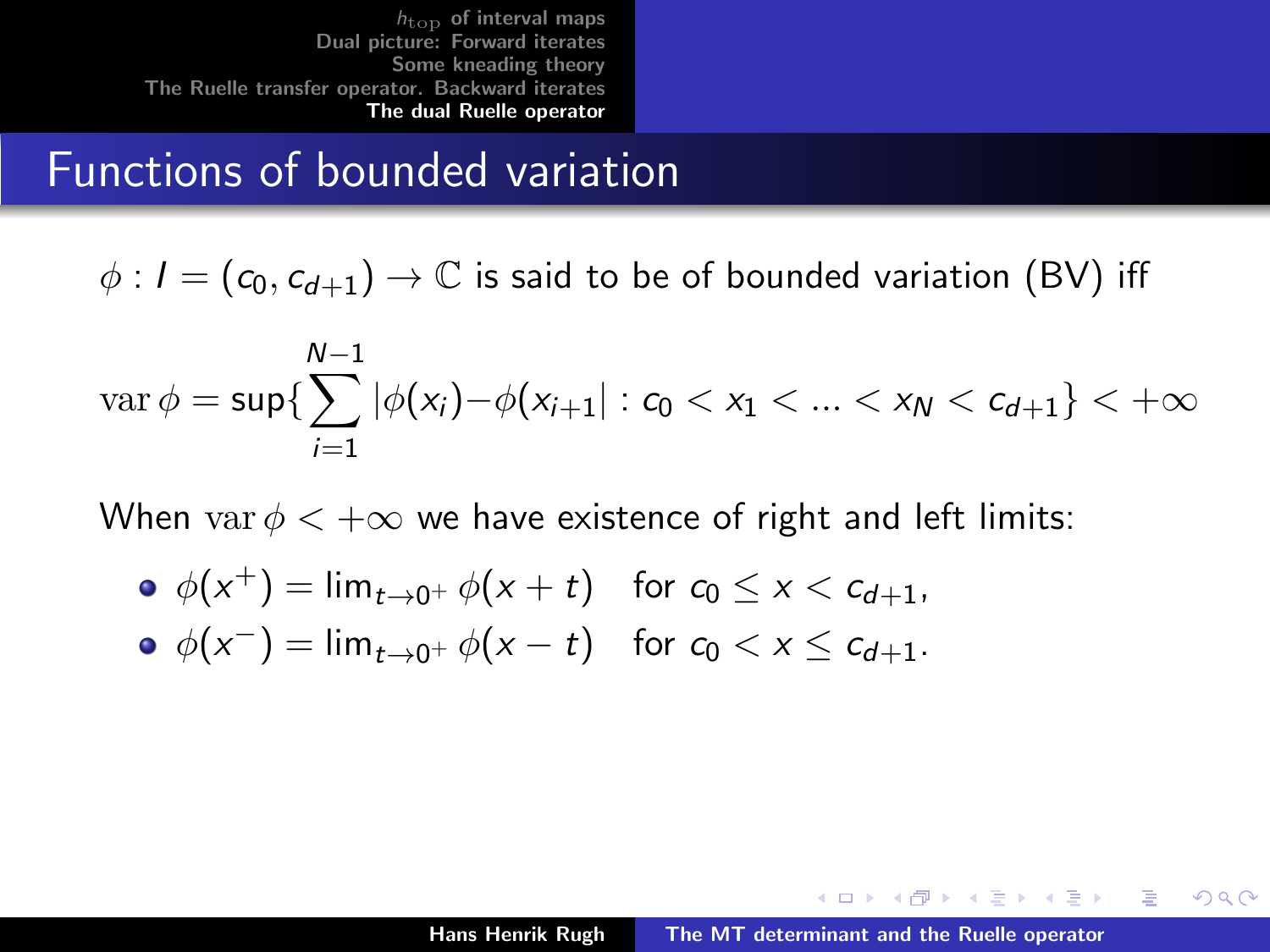We introduce the "boundary" value of  $\phi$ :

$$
\partial \phi = \phi(c_0^+) + \phi(c_{d+1}^-)
$$

We define the BV norm:

$$
\|\phi\| = \|\phi\|_{\mathrm{BV}} = \mathrm{var}\,\phi + |\partial\phi|.
$$

Denote by S the piecewise constant functions on I and let X be the completion of S w.r.t  $\|\cdot\|$  (same as closure in BV).

メロメ メタメ メモメ メモメ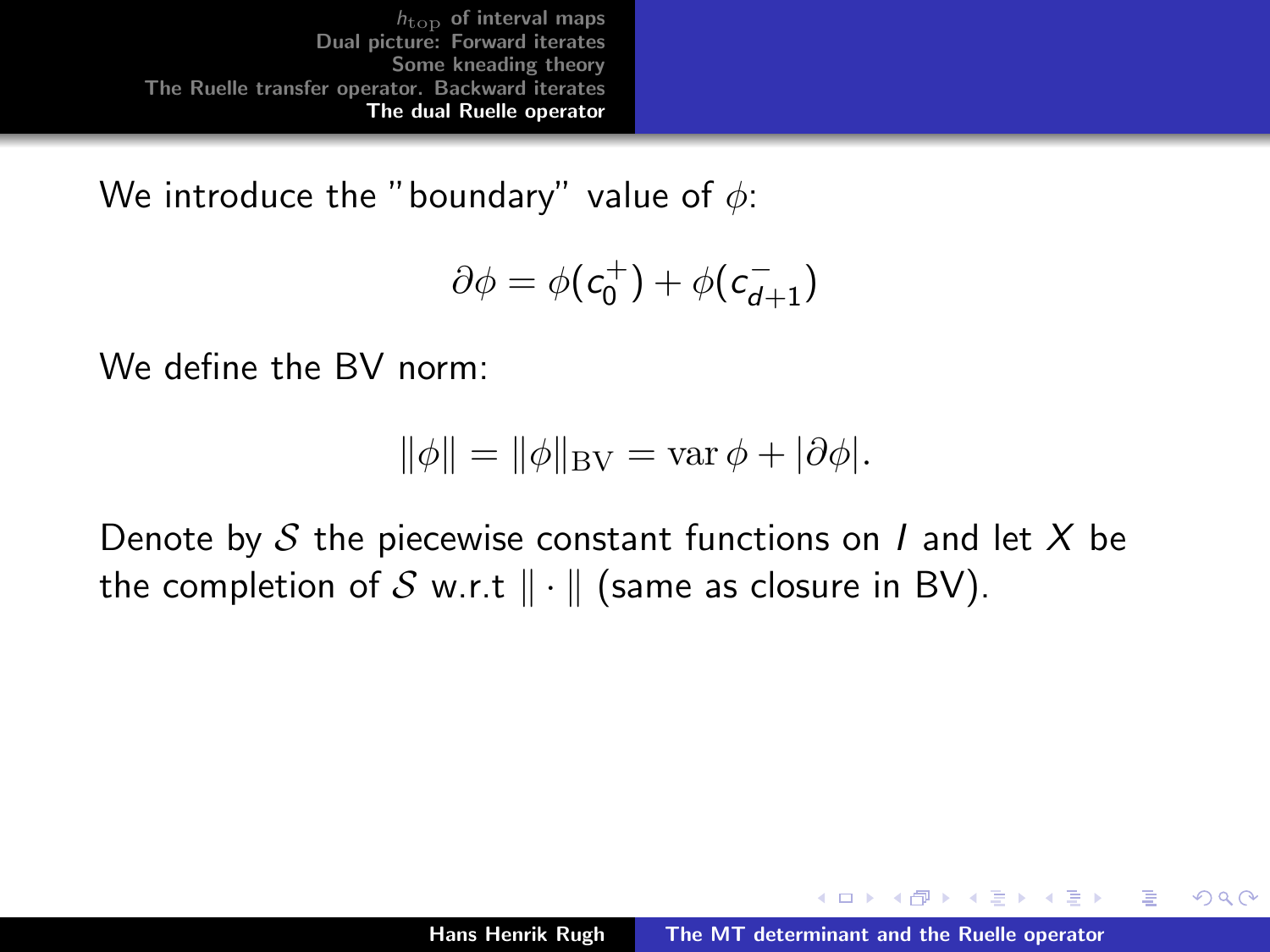Every  $\phi \in \mathcal{S}$  may be written as  $\sum_{\text{finite}} w_i \sigma_{\widehat{u}_i}$  in the basis:

$$
\sigma_{\widehat{u}}(x) = \begin{cases}\n+1/2 & \text{if } \widehat{u} < x \\
-1/2 & \text{if } \widehat{u} > x\n\end{cases}, \qquad \widehat{u} \in \widehat{I} = [c_0^+, c_{d+1}^-).
$$

 $\Delta$ 

Example:

.



The BV-norm of  $\phi$ :

$$
\|\phi\| = 3 + 3 + 1 = 4
$$

$$
\begin{array}{c}\n4 \\
3 \\
2 \\
1 \\
0\n\end{array}
$$

K ロ ⊁ K 倒 ≯ K ミ ⊁ K ミ ≯

 $\frac{1}{1}$  $\mathbf{c}$ 

 $2Q$ 

隱

For  $\phi = \sum_{\text{finite}} w_i \sigma_{\widehat{u}_i}$  we have:  $\|\phi\| = \sum_i |w_i|.$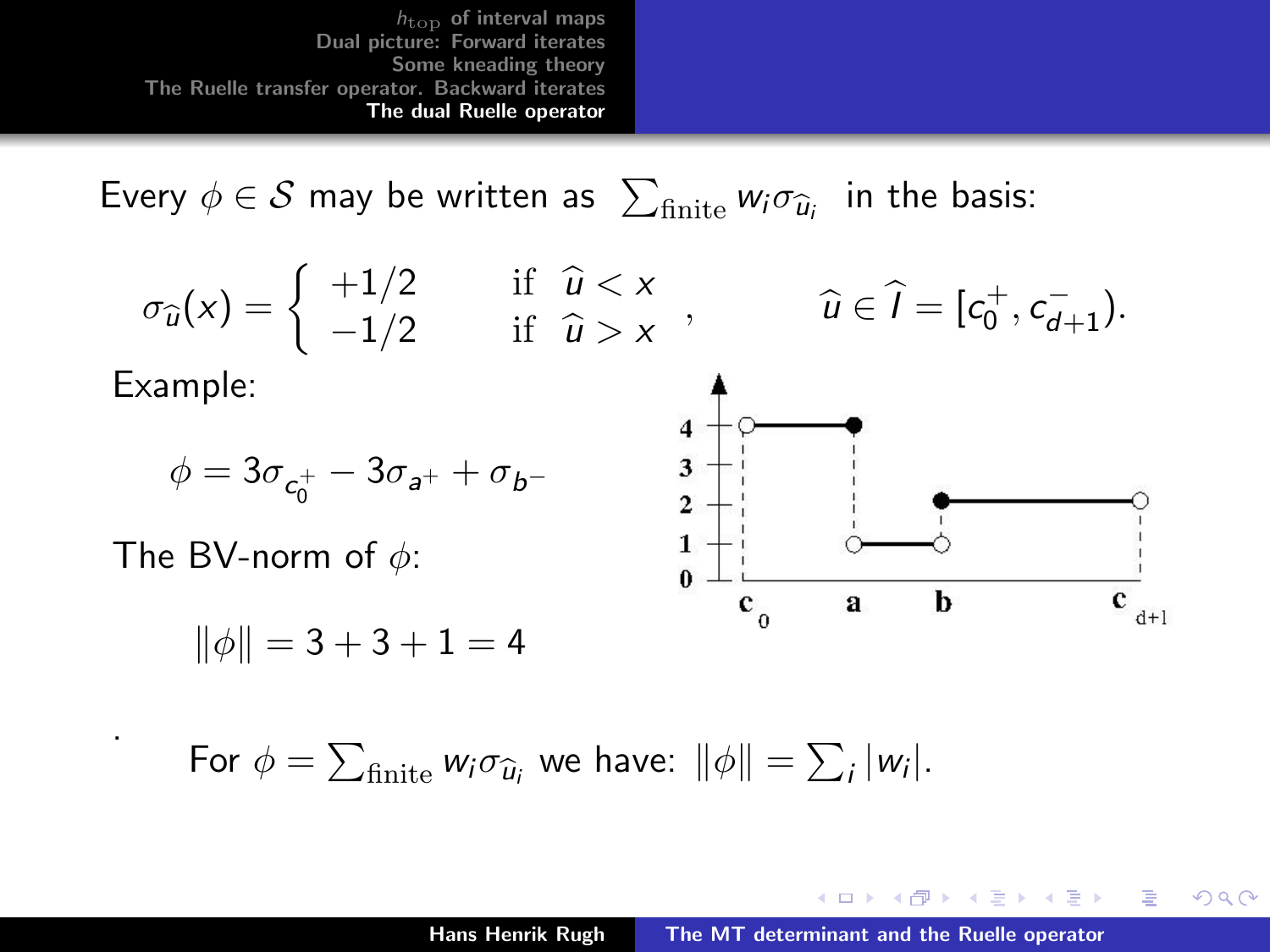<span id="page-24-0"></span>A represention of the dual space of  $X$  is obtained by acting upon the basis of X. For  $\ell \in X'$  define:

$$
\widehat{\ell}(\widehat{u})=\langle \ell,\sigma_{\widehat{u}} \rangle, \quad \widehat{u}\in \widehat{I}.
$$

Then 
$$
|\hat{\ell}(\hat{u})| \le ||\ell||_{X'}
$$
 and for  $\phi = \sum_{\text{finite}} w_i \sigma_{\hat{u}_i}$ :  
 $|\langle \ell, \phi \rangle| = |\sum_i w_i \hat{\ell}(\hat{u}_i)| \le ||\phi||_{BV} ||\hat{\ell}||_{\infty}$ .

We have an isomorphism between  $X'$  and the bounded functions on the directed points of I with the uniform norm:

$$
X' \cong B([c_0^+, c_{d+1}^-)).
$$

メロメ メタメ メモメ メモメ

 $\Omega$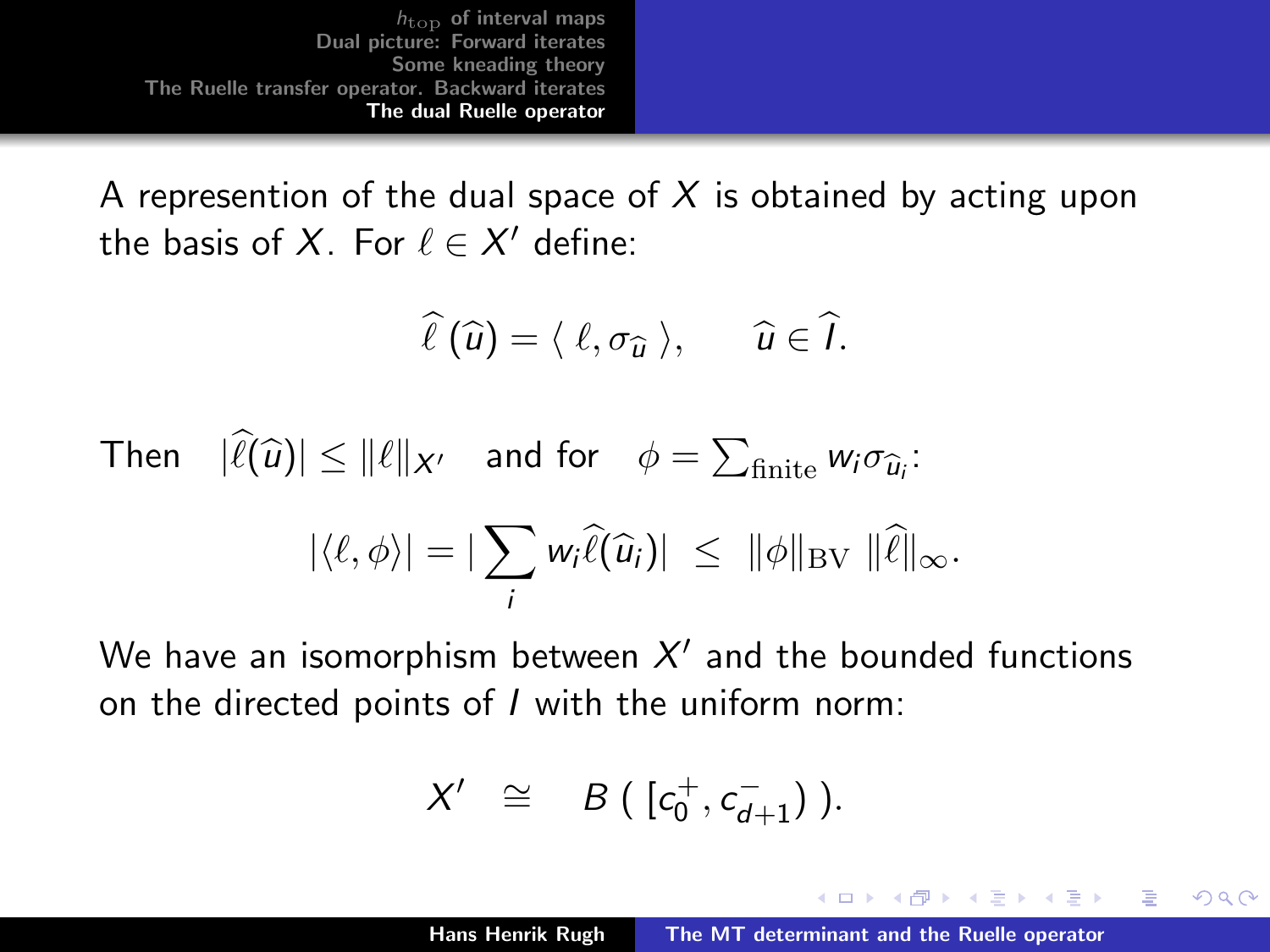<span id="page-25-0"></span>Example: Acting with  $\mathcal{L}_k$ ,  $1 \leq k \leq d+1$  upon  $\sigma_{u-}$ :



The image is a linear combination of (at most) three basis functions. In the dual representation:

$$
\hat{\mathcal{L}}_k \hat{\ell}(\hat{u}) = \langle \ell, \mathcal{L}_k \sigma_{\hat{u}} \rangle \n= \mathbf{1}_{\hat{I}_k}(\hat{u}) s(f, \hat{u}) \hat{\ell}(\hat{f}\hat{u}) \n- \sigma_{c_k}(\hat{u}) s(f, c_k^+) \hat{\ell}(f c_k^+) \n+ \sigma_{c_{k+1}}(\hat{u}) s(f, c_{k+1}^-) \hat{\ell}(f c_{k+1}^-)
$$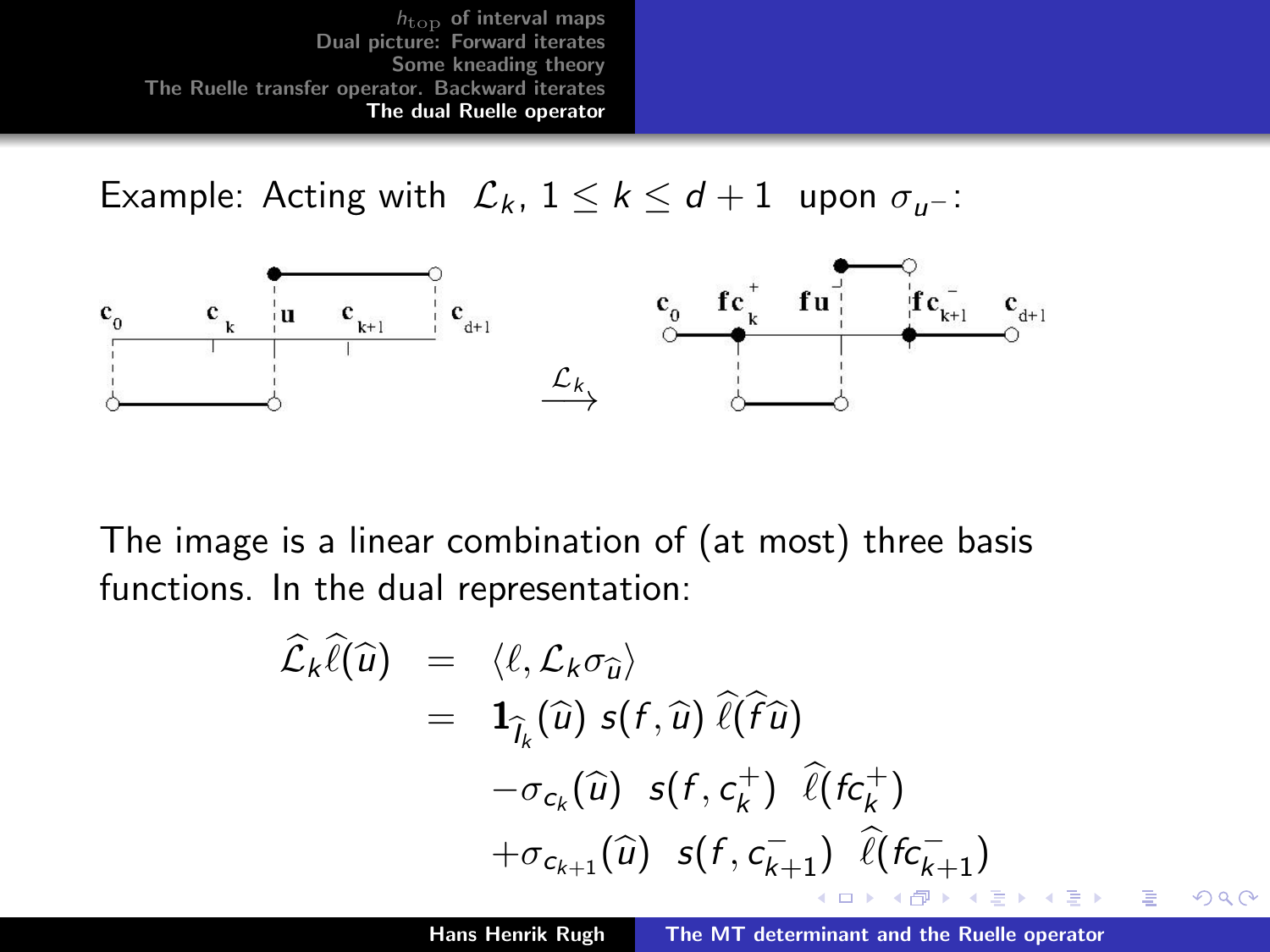<span id="page-26-0"></span>Adding terms: 
$$
\widehat{\mathcal{L}} = \sum_{k=1}^{d+1} \widehat{\mathcal{L}}_k
$$
 we get:

$$
\widehat{\mathcal{L}}=S-PS
$$

in which we find a signed Koopman operator of norm  $||S|| = 1$ :

$$
\mathcal{S}\,\,\widehat{\ell}\left(\widehat{u}\right)=\mathcal{S}\left(\mathit{f},\widehat{u}\right)\,\ell\big(\widehat{\mathit{f}}\,\,\widehat{u}\big)
$$

and a finite rank projection operator,  $P^2=P\colon$ 

$$
P\ \hat{\ell}\left(\widehat{u}\right) = \sigma_{c_0}(\widehat{u})\ \left(\widehat{\ell}\left(c_0^+\right) + \widehat{\ell}\left(c_{d+1}^-\right)\right) \\ + \ \sum_{k=1}^d \sigma_{c_k}(\widehat{u})\ \left(\widehat{\ell}\left(c_k^+\right) - \widehat{\ell}\left(c_k^-\right)\right)
$$

K ロ ⊁ K 倒 ≯ K ミ ⊁ K ミ ≯

 $2Q$ 

后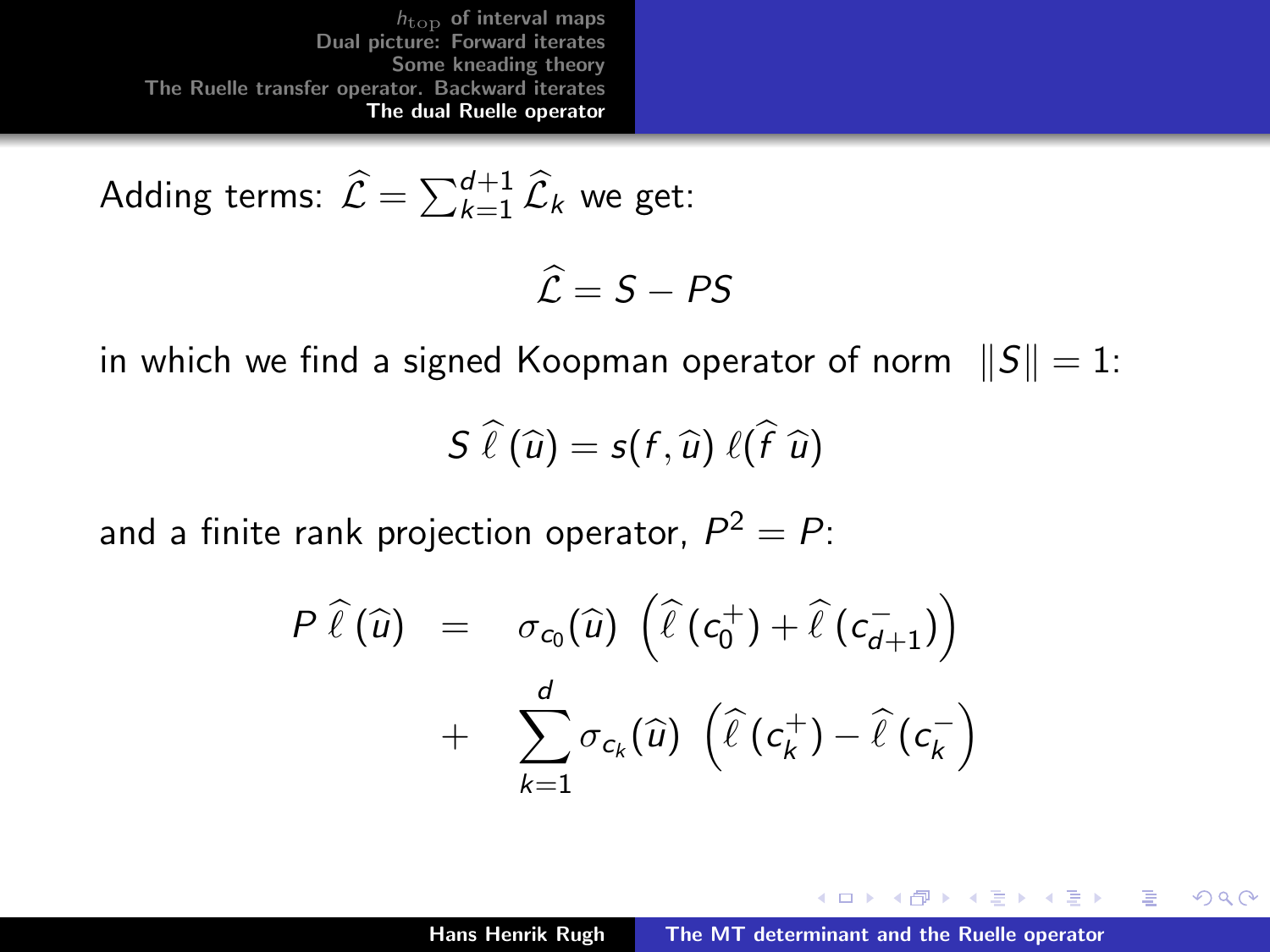Good news:  $\hat{\mathcal{L}} = S - PS$  is a finite  $(d + 1)$  rank pertubation of the signed Koopman operator of norm 1. For  $t = 1/\lambda \in \mathbb{D}$ ,  $(1 - tS)$  is invertible:

$$
(1-tS)^{-1} = 1 + tS + t^2S^2 + \cdots
$$

To find eigenvalues with  $|\lambda| > 1$  of  $\widehat{\mathcal{L}}$  is equivalent to finding values of  $t = 1/\lambda \in \mathbb{D}$  for which:

$$
1 - t\mathcal{L}
$$
 is non-invertible  
=  $(1-tS) + tPS$   
=  $(1 + tPS(1-tS)^{-1})(1-tS)$   
⇒  $1 + tPS(1-tS)^{-1}$  is non-invertible

マーター マートマート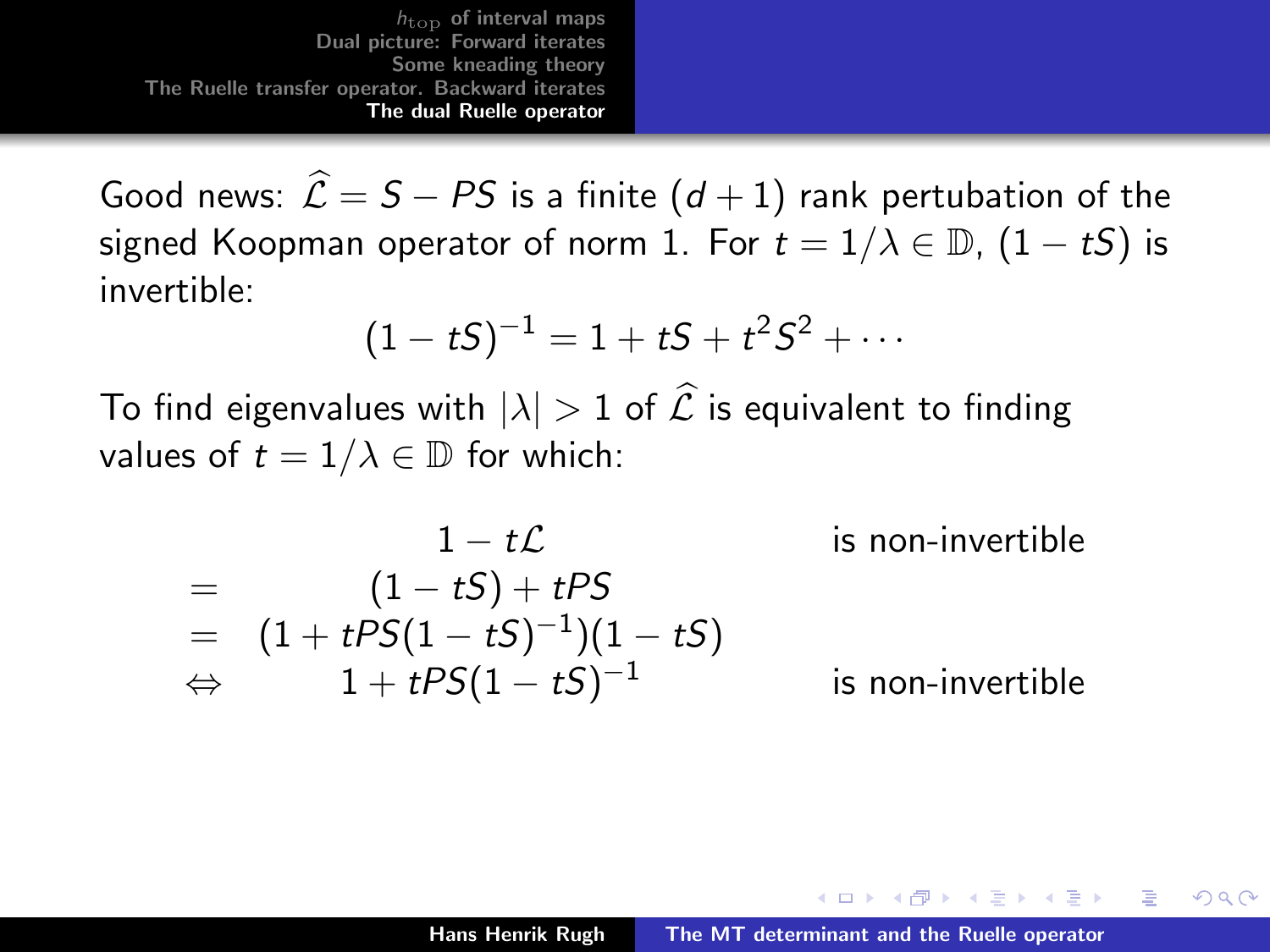The projection  $P$  has finite rank so  $(1+t\textit{PS}(1-t\textit{S})^{-1})$  is invertible iff it is invertible on

$$
\operatorname{im} P = \operatorname{Span} \{ \sigma_{c_0},...,\sigma_{c_d} \}
$$

Let us compute the matrix elements on  $\operatorname{im} P$  of

$$
G(t) = P + tPS(1 - tS)^{-1} = P(1 - tS)^{-1}
$$

Note first that

$$
(1-tS)^{-1}\sigma_{c_k}(\widehat{u})=(1+tS+t^2S^2+\cdots)\sigma_{c_k}(\widehat{u})\\=\sum_{n\geq 0}t^n\ \ s(f^n,\widehat{u})\sigma(\widehat{f}^n(\widehat{u}),c)=\theta_{c_k}(\widehat{u},t)
$$

is nothing but the kneading coordinate of  $\hat{u}$  w.r.t.  $c_k$ .

メロメ メタメ メモメ メモメ

つくい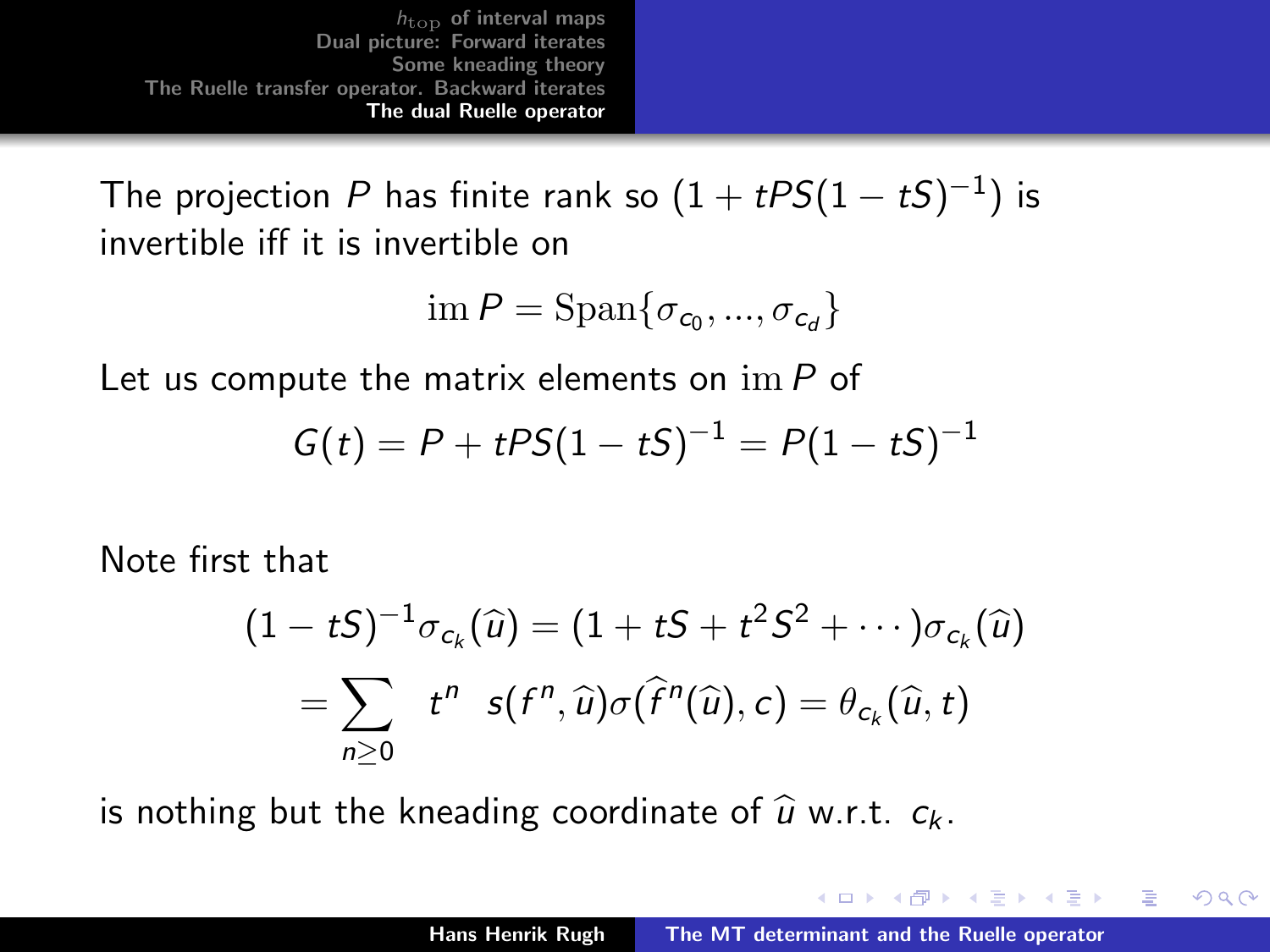<span id="page-29-0"></span>Applying  $P$  to the result we get:

$$
G(t) \sigma_{c_k}(\widehat{u}) = P(1 - tS)^{-1} \sigma_{c_k}(\widehat{u})
$$
  
\n
$$
= \sigma_{c_0}(\widehat{u}) \left( \theta_{c_k}(c_0^+, t) + \theta_{c_k}(c_{d+1}^-, t) \right)
$$
  
\n
$$
+ \sum_{j=1}^d \sigma_{c_j}(\widehat{u}) \left( \theta_{c_k}(c_j^+, t) - \theta_{c_k}(c_j^-, t) \right)
$$
  
\n
$$
= \sum_{j=0}^d \sigma_{c_j}(\widehat{u}) R_{jk}(t)
$$

where  $(R_{ik}(t))$  is the Milnor-Thurston kneading matrix. It is non-invertible precisely when its determinant vanishes which is what we wanted to show.

イロメ マ桐 メラミンマチャ

つくい